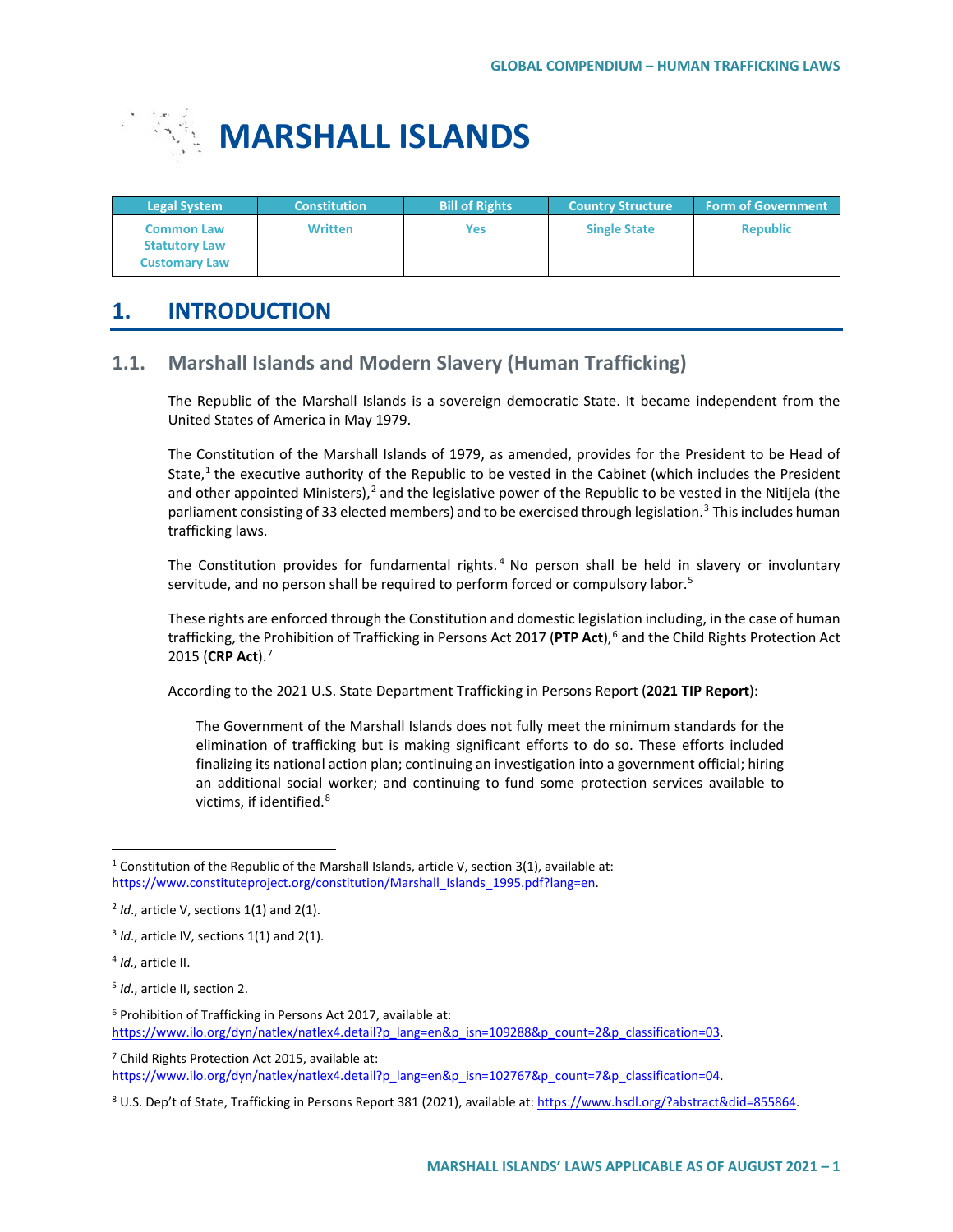However, the Government needs to improve law enforcement, victim protection, and public awareness. The Government did approve and begin to implement a national action plan in 2021.

Furthermore, according to the U.S. State Department's 2021 TIP Report:

Human traffickers exploit domestic and foreign victims in Marshall Islands, and traffickers exploit Marshallese victims abroad. Traffickers exploit Marshallese women and girls, and may also exploit East Asian women and girls, in sex trafficking in the Marshall Islands; some of these women and girls have also been confined and subjected to forced childbearing as part of international fraudulent adoption schemes. Hotel and bar staff and family members recruit and transport women and girls and exploit them in sex trafficking with foreign construction workers and crewmembers of foreign fishing and transshipping vessels that dock in Majuro.<sup>[9](#page-1-0)</sup>

\* \* \*

Traffickers also exploit some of these foreign fishermen in conditions indicative of forced labor on ships in Marshallese waters.<sup>[10](#page-1-1)</sup>

\* \* \*

Limited reports indicate some Marshallese searching for work in the United States experience indicators of trafficking, such as passport confiscation, excessive work hours, and fraudulent recruitment. Some Marshallese children are transported to the United States, where they are subjected to situations of sexual abuse with indicators of sex trafficking.<sup>[11](#page-1-2)</sup>

The Marshall Islands Human Rights Committee has multi-stakeholder members from various government offices, the private sector, and civil society organizations. It monitors the implementation of international human rights obligations; prepares national reports to the Universal Periodic Review and human rights treaty bodies; follows up on recommendations by international human rights mechanisms; receives and investigates complaints of human rights violations; resolves complaints by settlement; and refers unresolved complaints to the Attorney General's Office for further action. Refer to Section 8 for further details.

The National Task Force on Human Trafficking is also a multi-stakeholder group consisting of government, non-governmental organizations (**NGOs**), and international organization officials. It is responsible for implementing the national action plan.

## **1.2. Marshall Islands' Policy and Legal Position**

The Constitution of the Marshall Islands is the supreme law of the Republic of Marshall Islands.<sup>[12](#page-1-3)</sup> Any inconsistent law is void to the extent of the inconsistency (Article 1, Section 2, subsection 1).<sup>[13](#page-1-4)</sup> Article II provides for fundamental rights,<sup>[14](#page-1-5)</sup> and the Attorney General may seek redress for any violations of those

<span id="page-1-2"></span><sup>11</sup> *Id.*

<span id="page-1-5"></span><sup>14</sup> *Id*., article II.

<span id="page-1-0"></span> <sup>9</sup> *Id.* at 382.

<span id="page-1-1"></span> $10$  *Id.* 

<span id="page-1-3"></span> $12$  Constitution of the Republic of the Marshall Islands, article I, section 1, available at: https://www.constituteproject.org/constitution/Marshall\_Islands\_1995.pdf?lang=en.

<span id="page-1-4"></span><sup>13</sup> *Id*., article I, section 2(1).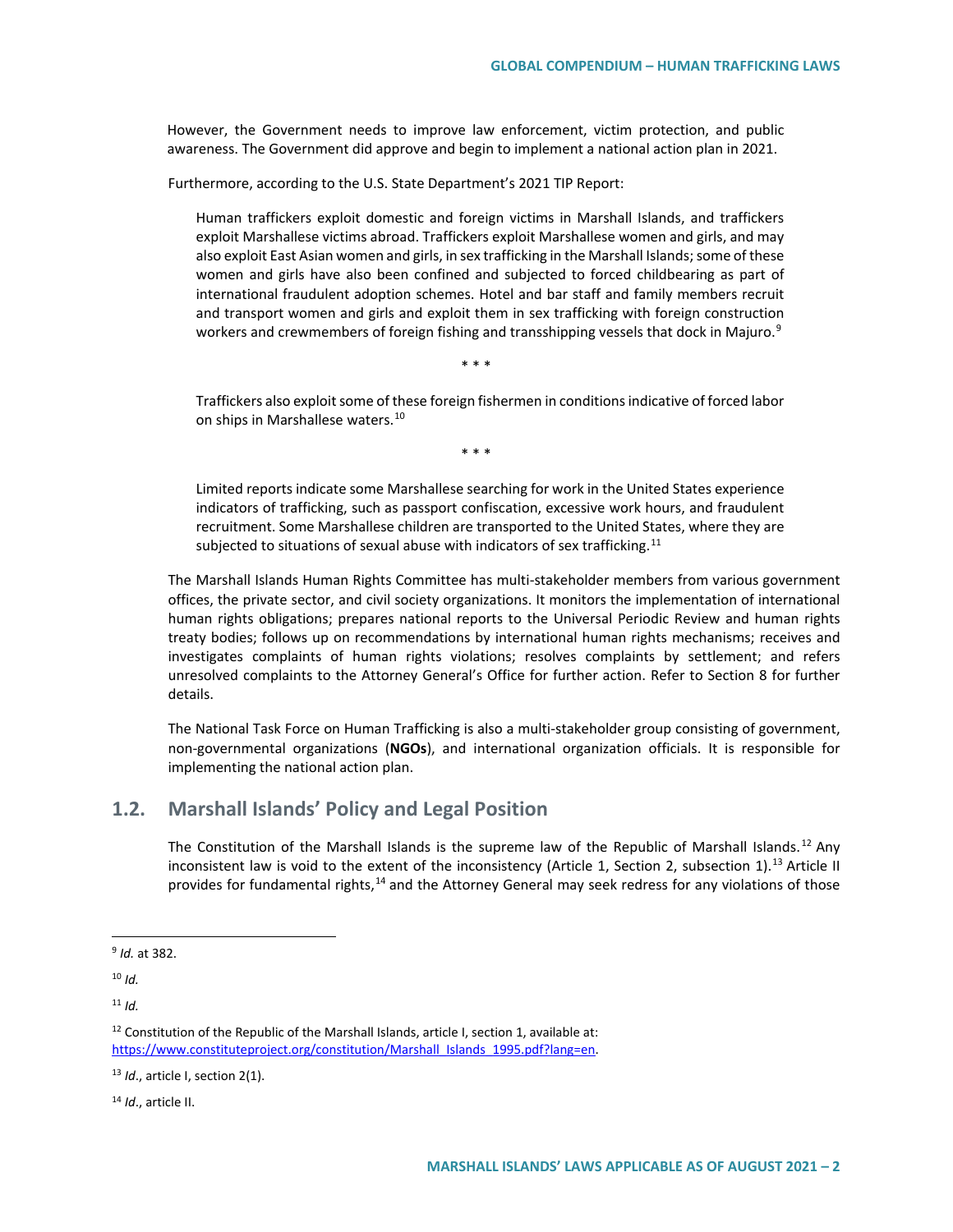rights.<sup>[15](#page-2-0)</sup> In the case of trafficking in persons, the PTP Act<sup>[16](#page-2-1)</sup> and the CRP Act<sup>[17](#page-2-2)</sup> supplement the fundamental rights set forth in the Constitution.

The Marshall Islands has ratified or acceded to UN and other conventions protecting fundamental human rights.

# **2. OVERVIEW OF MARSHALL ISLANDS' LEGAL APPROACH TO COMBATING MODERN SLAVERY AND HUMAN TRAFFICKING**

## **2.1. Marshall Islands' Regional and International Law Obligations**

#### *2.1.1. Fundamental human rights*

The Marshall Islands is a party to the UN conventions safeguarding fundamental human rights. It has ratified, or acceded to, the International Covenant on Economic, Social and Cultural Rights (20[18](#page-2-3)); <sup>18</sup> the International Convention on the Elimination of All Forms of Racial Discrimination (20[19](#page-2-4));<sup>19</sup> the Convention on the Elimination of All Forms of Discrimination against Women ([20](#page-2-5)06), <sup>20</sup> and its Optional Protocol (2019),<sup>[21](#page-2-6)</sup> and related inquiry procedure (2006);<sup>[22](#page-2-7)</sup> the Convention on the Rights of the Child (1993),<sup>[23](#page-2-8)</sup> its Optional Protocol related to a communications procedure (2019), <sup>[24](#page-2-9)</sup> and its Optional Protocol related to the

<span id="page-2-2"></span><sup>17</sup> Child Rights Protection Act 2015, available at: https://www.ilo.org/dyn/natlex/natlex4.detail?p\_lang=en&p\_isn=102767&p\_count=7&p\_classification=04.

<span id="page-2-5"></span><sup>20</sup> Convention on the Elimination of All Forms of Discrimination against Women: Signatories, United Nations Treaty Collection, available at[: https://treaties.un.org/Pages/ViewDetails.aspx?src=TREATY&mtdsg\\_no=IV-8&chapter=4.](https://treaties.un.org/Pages/ViewDetails.aspx?src=TREATY&mtdsg_no=IV-8&chapter=4)

<span id="page-2-6"></span><sup>21</sup> Optional Protocol to the Convention on the Elimination of All Forms of Discrimination against Women: Signatories, United Nations Treaty Collection, available at[: https://treaties.un.org/Pages/ViewDetails.aspx?src=IND&mtdsg\\_no=IV-8](https://treaties.un.org/Pages/ViewDetails.aspx?src=IND&mtdsg_no=IV-8-b&chapter=4&clang=_en) [b&chapter=4&clang=\\_en.](https://treaties.un.org/Pages/ViewDetails.aspx?src=IND&mtdsg_no=IV-8-b&chapter=4&clang=_en) 

<span id="page-2-7"></span> $22$  Inquiry procedure, Committee on the Elimination of Discrimination Against Women, available at: [https://www.ohchr.org/en/hrbodies/cedaw/pages/inquiryprocedure.aspx.](https://www.ohchr.org/en/hrbodies/cedaw/pages/inquiryprocedure.aspx) 

<span id="page-2-8"></span><sup>23</sup> United Nations Convention on the Rights of the Child: Signatories, United Nations Treaty Collection, available at: [https://treaties.un.org/Pages/ViewDetails.aspx?src=IND&mtdsg\\_no=IV-11&chapter=4.](https://treaties.un.org/Pages/ViewDetails.aspx?src=IND&mtdsg_no=IV-11&chapter=4)

<span id="page-2-0"></span> <sup>15</sup> *Id*., article I, section 4(a).

<span id="page-2-1"></span><sup>16</sup> Prohibition of Trafficking in Persons Act 2017, available at: https://www.ilo.org/dyn/natlex/natlex4.detail?p\_lang=en&p\_isn=109288&p\_count=2&p\_classification=03.

<span id="page-2-3"></span><sup>&</sup>lt;sup>18</sup> International Covenant on Economic, Social and Cultural Rights: Signatories, United Nations Treaty Collection, available at: [https://treaties.un.org/Pages/ViewDetails.aspx?src=TREATY&mtdsg\\_no=IV-3&chapter=4.](https://treaties.un.org/Pages/ViewDetails.aspx?src=TREATY&mtdsg_no=IV-3&chapter=4) 

<span id="page-2-4"></span><sup>&</sup>lt;sup>19</sup> International Convention on the Elimination of All Forms of Racial Discrimination: Signatories, United Nations Treaty Collection, available at: [https://treaties.un.org/Pages/ViewDetails.aspx?src=IND&mtdsg\\_no=IV-2&chapter=4&clang=\\_en.](https://treaties.un.org/Pages/ViewDetails.aspx?src=IND&mtdsg_no=IV-2&chapter=4&clang=_en)

<span id="page-2-9"></span><sup>&</sup>lt;sup>24</sup> Optional Protocol to the Convention on the Rights of the Child on a Communications Procedure: Signatories, United Nations Treaty Collection, available at[: https://treaties.un.org/Pages/ViewDetails.aspx?src=IND&mtdsg\\_no=IV-11](https://treaties.un.org/Pages/ViewDetails.aspx?src=IND&mtdsg_no=IV-11-c&chapter=4&clang=_en) c&chapter=4&clang=\_en.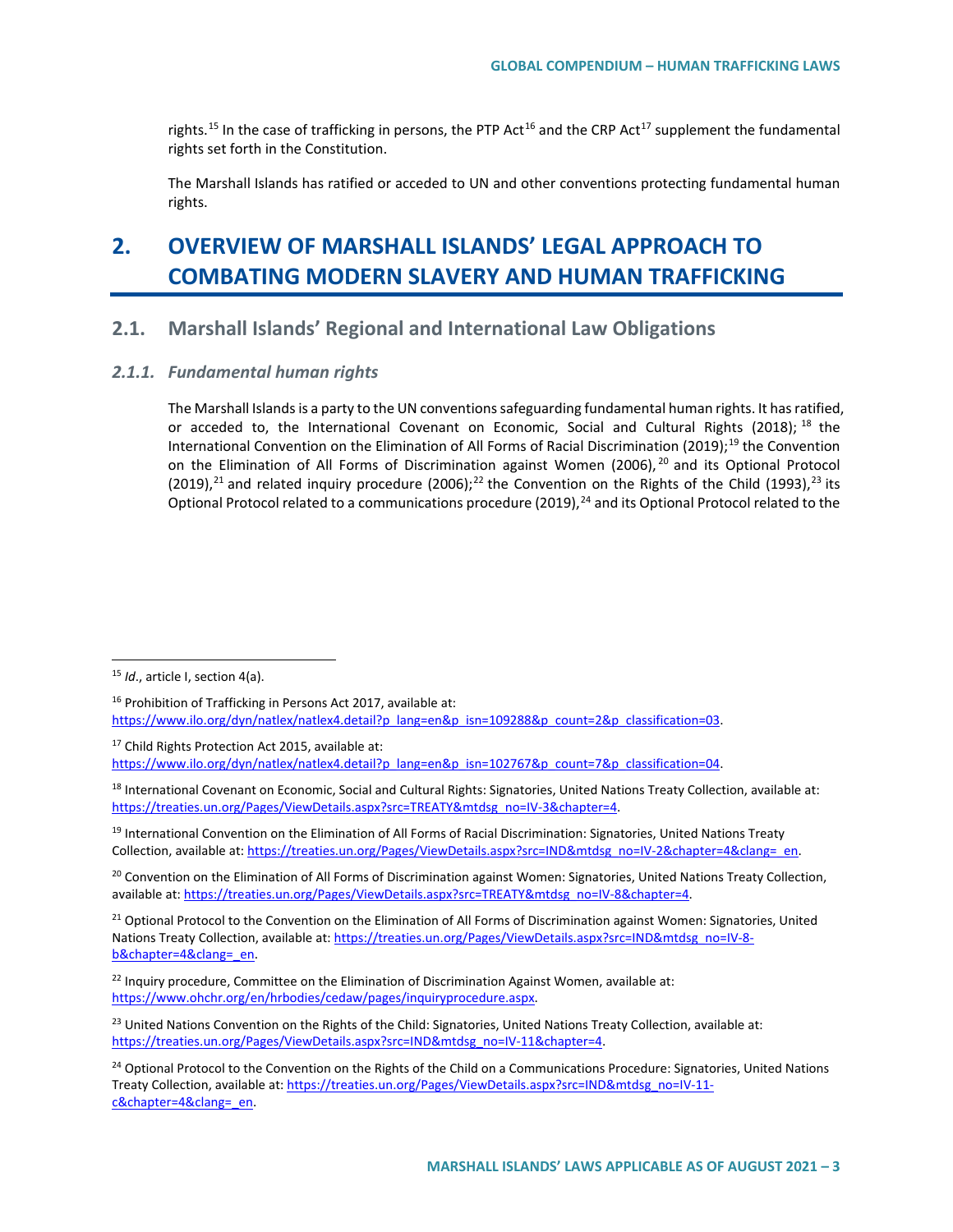Sale of Children, Child Prostitution and Child Pornography (2019);<sup>[25](#page-3-0)</sup> and the Convention on the Rights of Persons with Disabilities (2015).<sup>[26](#page-3-1)</sup>

The Marshall Islands has also ratified the International Labour Organization's (**ILO**) Worst Forms of Child Labour Convention (No. 182).<sup>[27](#page-3-2)</sup>

#### *2.1.2. Slavery and trafficking*

The Marshall Islands has ratified the UN Convention against Transnational Organized Crime,<sup>[28](#page-3-3)</sup> but not the related Protocol to Prevent, Suppress and Punish Trafficking in Persons, Especially Women and Children, <sup>[29](#page-3-4)</sup> and the related Protocol Against the Smuggling of Migrants by Land, Sea and Air.<sup>[30](#page-3-5)</sup>

#### *2.1.3. Effect under Marshall Islands' law*

The Cabinet is responsible for conducting the foreign affairs of the Republic: Provided that the Cabinet shall not accept any treaty without the approval of the Nitijela, signified by resolution (Article V, section 1, subsection  $3(d)$  of the Constitution).<sup>[31](#page-3-6)</sup>

No treaty or other international agreement which is finally accepted by or on behalf of the Republic shall, of itself, have the force of law in the Republic (Article V, section 1, subsection 4 of the Constitution).<sup>[32](#page-3-7)</sup>

### **2.2. Human Rights Protections Under Marshall Islands' Law**

The Constitution provides for fundamental rights in its Article II Bill of Rights and provides a mechanism for enforcement of those rights.<sup>[33](#page-3-8)</sup> The Human Rights Committee Act 2015 also provides a process for complaints against broader human rights violations.<sup>[34](#page-3-9)</sup>

<span id="page-3-3"></span><sup>28</sup> United Nations Convention against Transnational Organized Crime: Signatories, United Nations Treaty Collection, available at: https://treaties.un.org/pages/ViewDetails.aspx?src=TREATY&mtdsg\_no=XVIII-12&chapter=18&clang=\_en.

<span id="page-3-4"></span><sup>29</sup> Protocol to Prevent, Suppress and Punish Trafficking in Persons, Especially Women and Children, supplementing the United Nations Convention against Transnational Organized Crime: Signatories, United Nations Treaty Collection, available at: [https://treaties.un.org/Pages/ViewDetails.aspx?src=TREATY&mtdsg\\_no=XVIII-12-a&chapter=18.](https://treaties.un.org/Pages/ViewDetails.aspx?src=TREATY&mtdsg_no=XVIII-12-a&chapter=18)

<span id="page-3-5"></span><sup>30</sup> Protocol against the Smuggling of Migrants by Land, Sea and Air, supplementing the United Nations Convention against Transnational Organized Crime, United Nations Treaty Collection, available at: https://treaties.un.org/Pages/ViewDetails.aspx?src=TREATY&mtdsg\_no=XVIII-12-b&chapter=18.

<span id="page-3-6"></span> $31$  Constitution of the Republic of the Marshall Islands, article V, section 1(3)(d), available at: https://www.constituteproject.org/constitution/Marshall\_Islands\_1995.pdf?lang=en.

<span id="page-3-7"></span><sup>32</sup> *Id.*, article V, section 1(4).

<span id="page-3-8"></span><sup>33</sup> *Id.*, article II.

<span id="page-3-9"></span><sup>34</sup> Human Rights Committee Act 2015, section 1216, available at: [https://www.ilo.org/dyn/natlex/natlex4.detail?p\\_lang=en&p\\_isn=102769.](https://www.ilo.org/dyn/natlex/natlex4.detail?p_lang=en&p_isn=102769) 

<span id="page-3-0"></span><sup>&</sup>lt;sup>25</sup> Optional Protocol to the Convention on the Rights of the Child on the Sale of Children, Child Prostitution and Child Pornography: Signatories, United Nations Treaty Collection, available at:

[https://treaties.un.org/Pages/ViewDetails.aspx?src=IND&mtdsg\\_no=IV-11-c&chapter=4&clang=\\_en.](https://treaties.un.org/Pages/ViewDetails.aspx?src=IND&mtdsg_no=IV-11-c&chapter=4&clang=_en)

<span id="page-3-1"></span><sup>&</sup>lt;sup>26</sup> Convention on the Rights of Persons with Disabilities: Signatories, United Nations Treaty Collection, available at: https://treaties.un.org/Pages/ViewDetails.aspx?src=IND&mtdsg\_no=IV-15&chapter=4&clang=\_en.

<span id="page-3-2"></span><sup>&</sup>lt;sup>27</sup> C182 - Worst Forms of Child Labour Convention, 1999 (No. 182), available at: https://www.ilo.org/dyn/normlex/en/f?p=NORMLEXPUB:12100:0::NO::P12100\_ILO\_CODE:C182.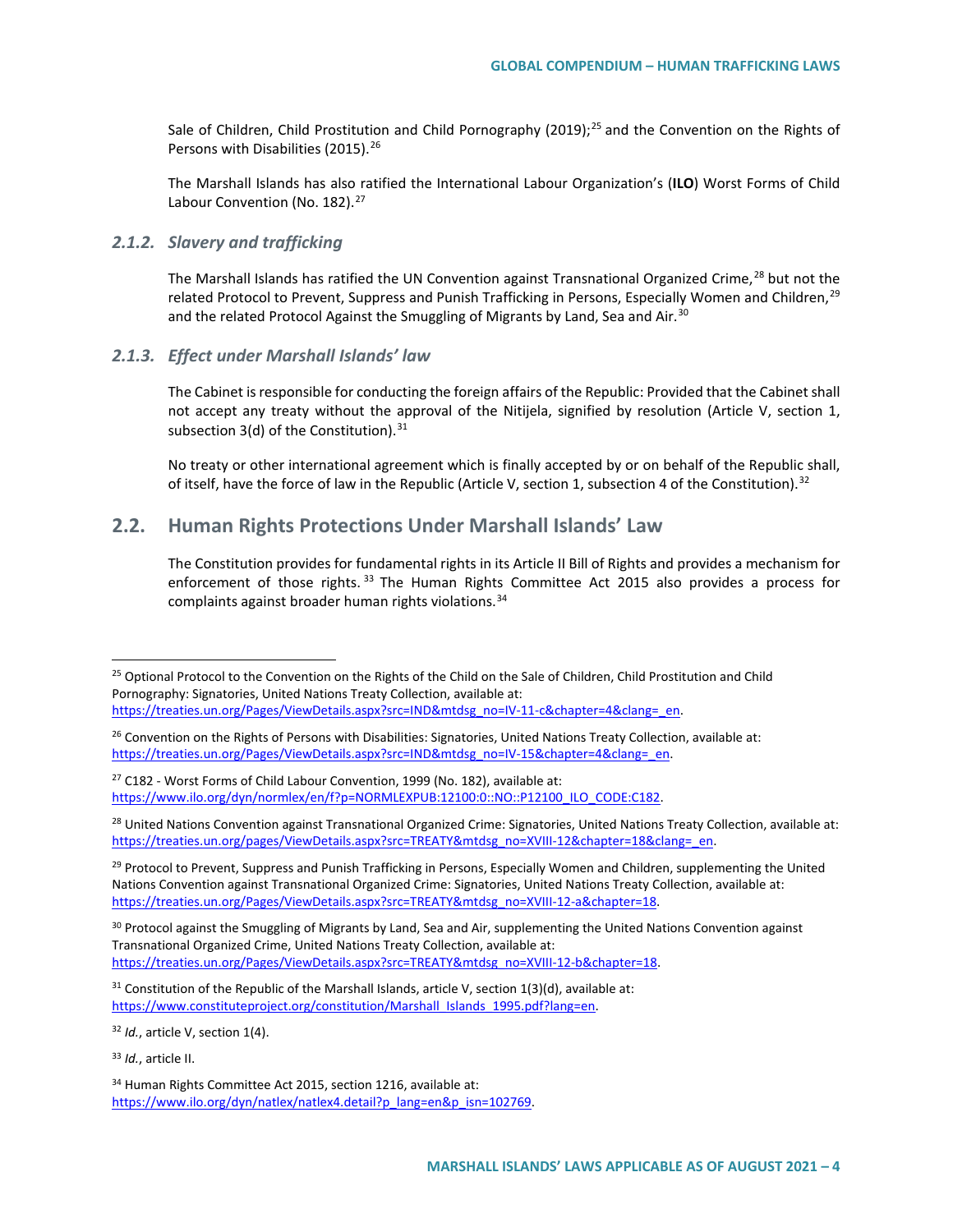Article 11, section 2, provides that no person shall be held in slavery or involuntary servitude nor shall any person be required to perform forced or compulsory labor.<sup>[35](#page-4-0)</sup>

Article I, section 4, provides that, subject to the Constitution's limitations on the judicial power, (a) the Attorney General and all persons directly affected by a violation of the Constitution have the right to sue; (b) the courts of general jurisdiction have the power to make all orders necessary to secure compliance with the Constitution; and (c) the Government is not immune from suit for its own actions or its agents' actions.<sup>[36](#page-4-1)</sup>

Article II, section 18, provides that: 1. "No right secured by the Bill of Rights may be denied or abridged, whether directly through the imposition of force or penalty, or indirectly through the withholding of privilege or benefit"; and 2. "Any provision of the Bill of Rights may be invoked either as a defense to a civil or criminal proceeding or as a basis for legal or equitable relief against any actual or threatened violation."<sup>[37](#page-4-2)</sup>

The Human Rights Committee receives and investigates general human rights complaints (which would include all types of trafficking in persons). It seeks a settlement of the complaint or, if no settlement is reached, it then refers the complaint to the Attorney General for further action (Part IV of the Human Rights Committee Act).[38](#page-4-3)

### **2.3. Criminalization of Modern Slavery**

The PTP Act provides for trafficking in persons criminal offenses.<sup>[39](#page-4-4)</sup> Refer to Section 3.

The CRP Act provides for trafficking of children offenses.<sup>[40](#page-4-5)</sup> Refer to Section 3.4.2.

### **2.4. Supply Chain Reporting**

No laws or policies in the Marshall Islands require reporting of human trafficking in supply chains or oblige private businesses to control their supply chains to hinder human trafficking.

## **2.5. Investigation, Prosecution, and Enforcement**

#### *2.5.1. Investigation and prosecution of criminal offenses*

The Marshall Islands Rules of Criminal Procedure, as ordered by the High Court Chief Justice and made effective on 1 January 2021, provide that the prosecution of an offense (other than criminal contempt) must be initiated by an information signed by a government prosecutor or by a complaint made under oath by a police officer before a judge or clerk of the courts or by a citation signed by a police officer.<sup>[41](#page-4-6)</sup> A felony must

<span id="page-4-3"></span>38 Human Rights Committee Act 2015, part IV, available at: https://www.ilo.org/dyn/natlex/natlex4.detail?p\_lang=en&p\_isn=102769.

<span id="page-4-4"></span><sup>39</sup> Prohibition of Trafficking in Persons Act 2017, available at: https://www.ilo.org/dyn/natlex/natlex4.detail?p\_lang=en&p\_isn=109288&p\_count=2&p\_classification=03.

<span id="page-4-5"></span><sup>40</sup> Child Rights Protection Act 2015, available at: https://www.ilo.org/dyn/natlex/natlex4.detail?p\_lang=en&p\_isn=102767&p\_count=7&p\_classification=04.

<span id="page-4-0"></span> $35$  Constitution of the Republic of the Marshall Islands, article II, section 2(1), available at: [https://www.constituteproject.org/constitution/Marshall\\_Islands\\_1995.pdf?lang=en.](https://www.constituteproject.org/constitution/Marshall_Islands_1995.pdf?lang=en)

<span id="page-4-1"></span><sup>36</sup> *Id.,* article II, section 4.

<span id="page-4-2"></span><sup>37</sup> *Id.*, article II, section 18.

<span id="page-4-6"></span><sup>&</sup>lt;sup>41</sup> Marshall Islands Rules of Criminal Procedure, title II, rule 3(a)-(e), available at[: https://rmicourts.org/wp](https://rmicourts.org/wp-content/uploads/2020/12/201203-MIRCrP-2021-Final.pdf)[content/uploads/2020/12/201203-MIRCrP-2021-Final.pdf.](https://rmicourts.org/wp-content/uploads/2020/12/201203-MIRCrP-2021-Final.pdf)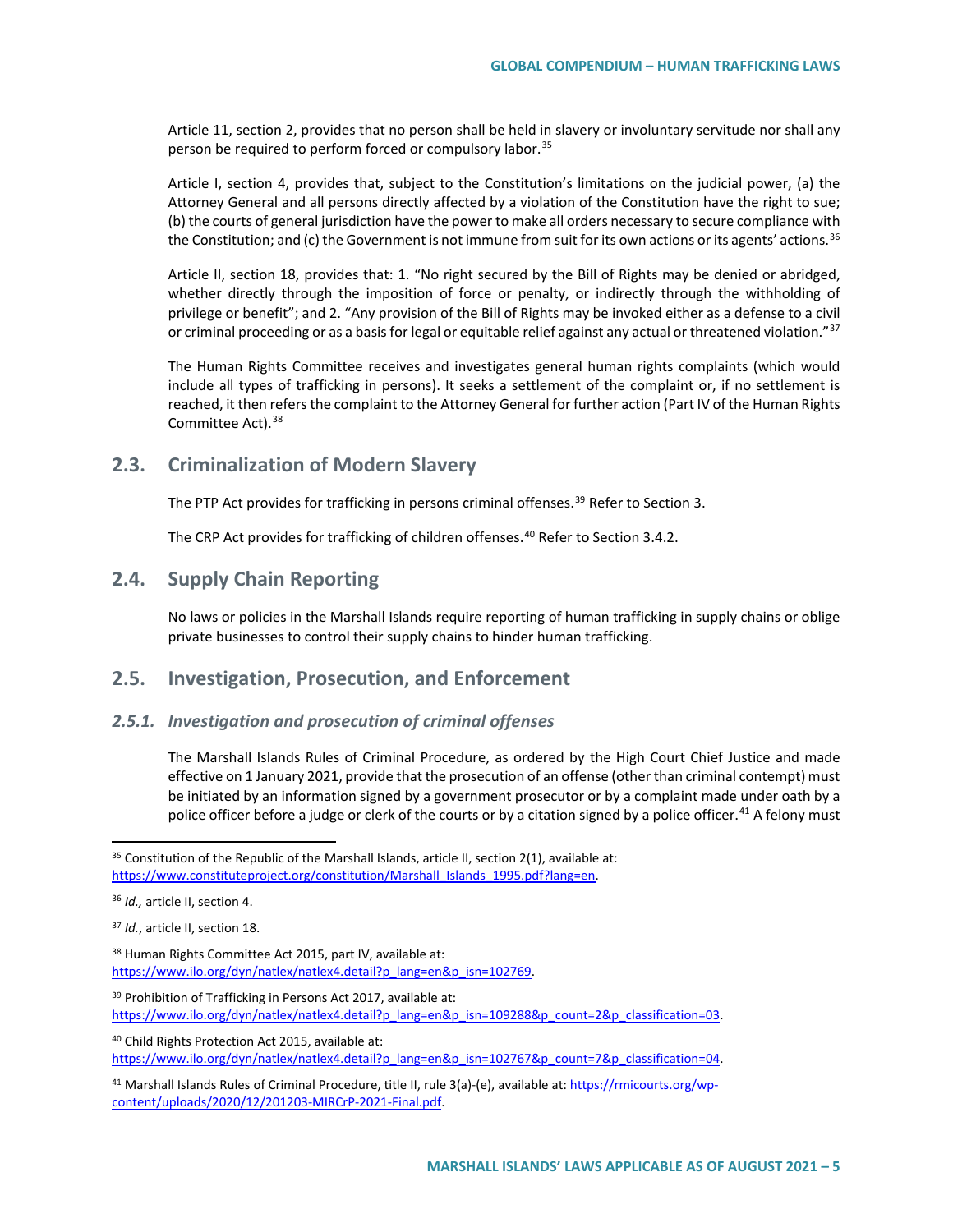be arraigned and tried on an information.  $42$  A misdemeanor may be tried on an information or a complaint.<sup>[43](#page-5-1)</sup> A misdemeanor, tried in the first instance in the District Court or a Community Court, may be tried on a citation.<sup>[44](#page-5-2)</sup> This is followed by an arrest warrant or a summons on the person charged if there is probable cause that the person committed the offense.<sup>[45](#page-5-3)</sup>

Under the Criminal Code section 1.04(2), a felony is a crime or offense that is punishable by imprisonment for a period of more than one year.<sup>[46](#page-5-4)</sup> Every other crime is a misdemeanor.<sup>[47](#page-5-5)</sup>

Parts II and III of the Criminal Procedure Act set out the search-and-seizure powers for police officers and their powers of arrest.<sup>[48](#page-5-6)</sup>

#### *2.5.2. Mutual assistance/international cooperation*

The Marshall Islands signed a Compact of Free Association with the United States of America in 1986.<sup>[49](#page-5-7)</sup> The two countries negotiated an amended Compact, which was signed in 2003 and entered into force in 2004.<sup>50</sup> The relationship of free association continues indefinitely. Although free to conduct its own foreign affairs, the Government handles its foreign relations under the terms of the amended Compact. Under the amended Compact, the United States has full authority and responsibility for security and defense of the Marshall Islands, and the Government of the Marshall Islands is obligated to refrain from taking actions that would be incompatible with these security and defense responsibilities.

The U.S. Department of Defense, under the Military Use and Operating Rights Agreement, a subsidiary government-to-government agreement of the Compact, received permission to use parts of the lagoon and several islands on Kwajalein Atoll.<sup>[51](#page-5-9)</sup> The agreement allows the United States continued use of the U.S. Army Garrison Kwajalein Atoll missile test range until 2066 with an option until 2086.<sup>[52](#page-5-10)</sup> Another major subsidiary agreement of the original Compact provides for settlement of all claims arising from the U.S. nuclear tests conducted at Bikini and Enewetak Atolls from 1946 to 1958.<sup>[53](#page-5-11)</sup>

<span id="page-5-1"></span><sup>43</sup> *Id*.

<span id="page-5-2"></span><sup>44</sup> *Id*.

<span id="page-5-3"></span><sup>45</sup> *Id.,* title II, rule 4(a).

<span id="page-5-4"></span><sup>46</sup> Criminal Code 2011, section 1.04(2), available at[: http://rmiparliament.org/cms/images/LEGISLATION/PRINCIPAL/2011/2011-](http://rmiparliament.org/cms/images/LEGISLATION/PRINCIPAL/2011/2011-0059/CriminalCode2011_1.pdf) 0059/CriminalCode2011\_1.pdf.

<span id="page-5-5"></span><sup>47</sup> *Id.*, sections 1.04(1) and (3).

<span id="page-5-6"></span>48 Criminal Procedure Act, parts II and III, available at: [https://rmiparliament.org/cms/images/LEGISLATION/PRINCIPAL/1966/1966-0016/CriminalProcedureAct\\_2.pdf.](https://rmiparliament.org/cms/images/LEGISLATION/PRINCIPAL/1966/1966-0016/CriminalProcedureAct_2.pdf)

<span id="page-5-7"></span><sup>49</sup> Compact of Free Association between the Government of the United States of America and the Government of the Republic of the Marshall Islands, available at[: https://www.doi.gov/oia/about/compact.](https://www.doi.gov/oia/about/compact)

<span id="page-5-8"></span><sup>50</sup> Compact of Free Association, as amended, between the Government of the United States of America and the Government of the Republic of the Marshall Islands, available at[: https://2009-2017.state.gov/documents/organization/173999.pdf.](https://2009-2017.state.gov/documents/organization/173999.pdf) 

<span id="page-5-9"></span><sup>51</sup> Compact of Free Association, Military Use and Operating Rights, between the United States of America and the Marshall Islands, available at[: https://www.state.gov/wp-content/uploads/2019/02/04-501.3-Marshall-Islands-Com-Military-Use](https://www.state.gov/wp-content/uploads/2019/02/04-501.3-Marshall-Islands-Com-Military-Use-wRelAgmtCS.pdf)[wRelAgmtCS.pdf.](https://www.state.gov/wp-content/uploads/2019/02/04-501.3-Marshall-Islands-Com-Military-Use-wRelAgmtCS.pdf)

<span id="page-5-10"></span><sup>52</sup> *Id.*, article X, section 3.

<span id="page-5-11"></span>53 48 U.S. Code § 1921b - Agreements with and other provisions related to the Republic of the Marshall Islands, available at: [https://www.law.cornell.edu/uscode/text/48/1921b#h\\_1.](https://www.law.cornell.edu/uscode/text/48/1921b#h_1)

<span id="page-5-0"></span> <sup>42</sup> *Id*., title II, rule 3(a).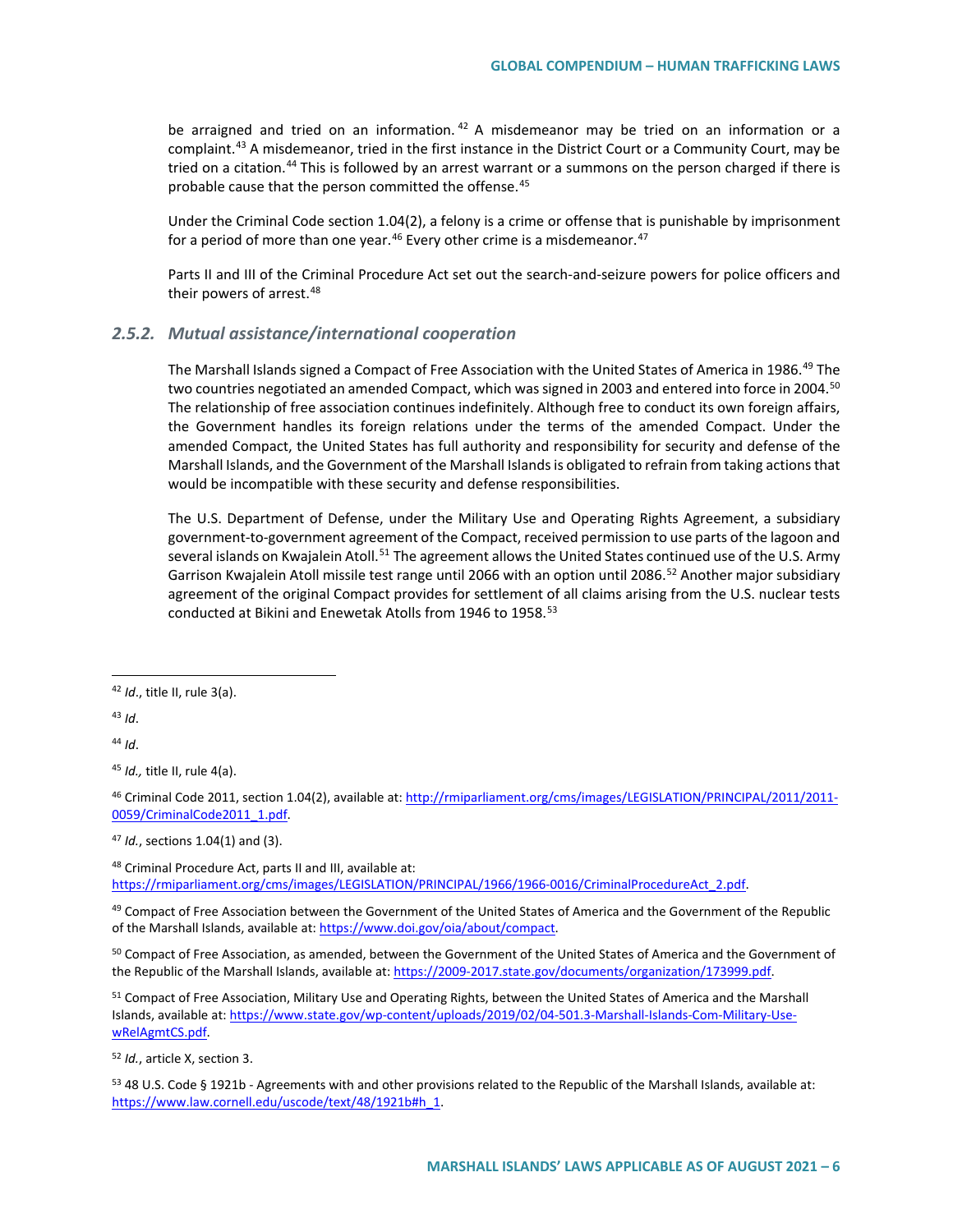The United States provides the Marshall Islands with approximately USD 70 million annually through FY 2023, including contributions to a jointly managed trust fund and financial assistance from other U.S. federal grants. The trust fund will provide an annual source of revenue after FY 2023. The governments of the United States and Marshall Islands established a Joint Economic Management and Financial Accountability Committee with members from both governments to strengthen management and accountability with regard to assistance provided under the amended Compact, and to promote effective use of the funding provided.

Marshall Islands participates in the North Pacific regional aid program provided by Australia and the bilateral funding programs with Australia. Those programs include aid for education, governance, accountability, clean water, and sanitation. The Pacific Women Shaping Pacific Development initiative also seeks to enhance women's empowerment in cooperation with an NGO named Women United Together Marshall Islands.

The Marshall Islands participates in Pacific collaborative and information exchange organizations, including the Pacific Immigration Development Community, the Pacific Islands Chiefs of Police, and the Customs Oceania Organization. People trafficking is one focus of these organizations.

# **3. MARSHALL ISLANDS' FEDERAL CRIMINAL OFFENSES RELATING TO SLAVERY, SLAVERY-LIKE CONDITIONS, AND HUMAN TRAFFICKING**

## **3.1. Overview of Criminal Offenses**

The Prohibition of Trafficking in Persons Act 2017 (**PTP Act**) provides trafficking in persons offenses for slavery and slavery-like practices.<sup>[54](#page-6-0)</sup>

Section 1005 provides that any person who:

(a) recruits, transports, transfers, harbors, or receives another person;

b) by means of the threat or use of force or other forms of coercion, of abduction, of fraud, of deception, of the abuse of power, or of a position of vulnerability, or of the giving or receiving of payments or benefits to achieve the consent of a person having control over another person;

(c) for the purpose of exploitation of that person;

shall be guilty of the offense of trafficking in persons, and upon conviction shall be subject to a term of imprisonment not exceeding fifteen (15) years, and a fine not exceeding ten thousand dollars ([USD]\$10,000), or both.<sup>[55](#page-6-1)</sup>

Additional offenses related to trafficking are set forth for:

(A) An accomplice "upon conviction, shall be liable to a term of imprisonment of not more than fifteen (15) years, and a fine of not more than five thousand dollars ([USD]\$5,000), or both";<sup>[56](#page-6-2)</sup>

<span id="page-6-0"></span> <sup>54</sup> Prohibition of Trafficking in Persons Act 2017, available at: https://www.ilo.org/dyn/natlex/natlex4.detail?p\_lang=en&p\_isn=109288&p\_count=2&p\_classification=03.

<span id="page-6-1"></span><sup>55</sup> *Id.*, section 1005.

<span id="page-6-2"></span><sup>56</sup> *Id.,* section 1011(1).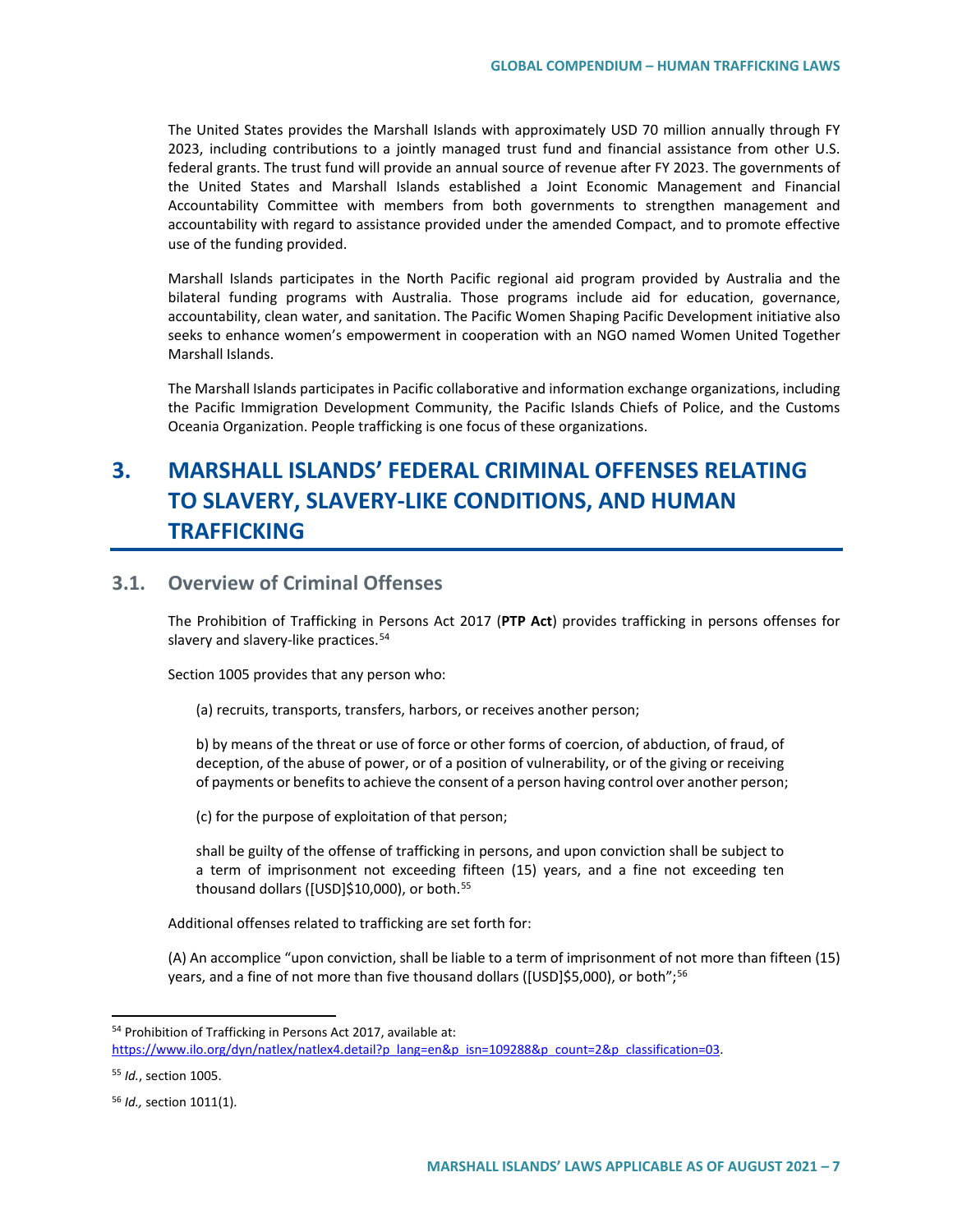(B) "A corporation or other entity whose management knowingly participates as an accomplice or accomplices in the crime of trafficking in persons shall be guilty of an offense and, upon conviction, shall be liable to a fine in an amount not exceeding two hundred fifty thousand dollars ([USD]\$250,000)";<sup>[57](#page-7-0)</sup>

(C) A person who organizes or directs trafficking, "upon conviction shall be subject to a term of imprisonment of no less than fifteen (15) years, and a fine of not more than ten thousand dollars ([USD]\$10,000), or both";[58](#page-7-1)

(D) A person attempting trafficking "upon conviction shall be subject to a term (sic) imprisonment of not more than seven (7) years and, a fine of not more than five thousand dollars ([USD]\$5,000) or both";<sup>[59](#page-7-2)</sup> and

(E) A person who aids and abets trafficking "upon conviction, shall be subject to a term of imprisonment of not more than seven (7) years and a fine of not more than five thousand dollars ([USD]\$5,000) or both."<sup>60</sup>

Section 1015 provides offenses related to travel or identity documents:

(1) Any person who without lawful authority makes, produces, or alters any travel or identity document, whether actual or purported, in the course or furtherance of any offense under this Act, shall be guilty of an offense and upon conviction shall be subject to a term of imprisonment of not more than fifteen (15) years, and a fine of not more than ten thousand dollars ([USD]\$10,000), or both. $61$ 

(2) Any person who obtains, procures, destroys, conceals, removes, confiscates, withholds, alters, replicates, possesses, or facilitates the fraudulent use of another person's travel or identity document, with the intent to commit or to facilitate the commission of an offense under this Act, shall be guilty of an offense and upon conviction shall be subject to a term of imprisonment of not more than fifteen (15) years, and a fine of not more than ten thousand dollars ([USD]\$10,000), or both.[62](#page-7-5)

Section 1006 defines offenses for unlawful exploitation:

(1) Exploitation within the meaning of this Act shall include: (a) the exploitation of the prostitution of others or other forms of sexual exploitation; (b) forced or coerced labor or services including bonded labor and debt bondage; (c) slavery or practices similar to slavery; (d) servitude including sexual servitude; (e) the removal of organs; [and] (f) other forms of exploitation.<sup>[63](#page-7-6)</sup>

(2) If the person subjected to exploitation is a child, exploitation shall also include: (a) the use of procuring or offering of a child for illicit or criminal activities; (b) the exploitation of the prostitution of others or other forms of sexual exploitation; (c) the use in armed conflict; (d) work that, by its nature or by the circumstances in which it is carried out, is likely to harm the health or safety of children; (e) the employment or use in work of a child who has not reached

- <span id="page-7-1"></span><sup>58</sup> *Id.*, section 1012.
- <span id="page-7-2"></span><sup>59</sup> *Id.*, section 1013.
- <span id="page-7-3"></span><sup>60</sup> *Id.*, section 1014.
- <span id="page-7-4"></span><sup>61</sup> *Id.*, section 1015(1).
- <span id="page-7-5"></span><sup>62</sup> *Id.*, section 1015(2).
- <span id="page-7-6"></span><sup>63</sup> *Id.*, section 1006(1).

<span id="page-7-0"></span> <sup>57</sup> *Id.*, section 1011(2).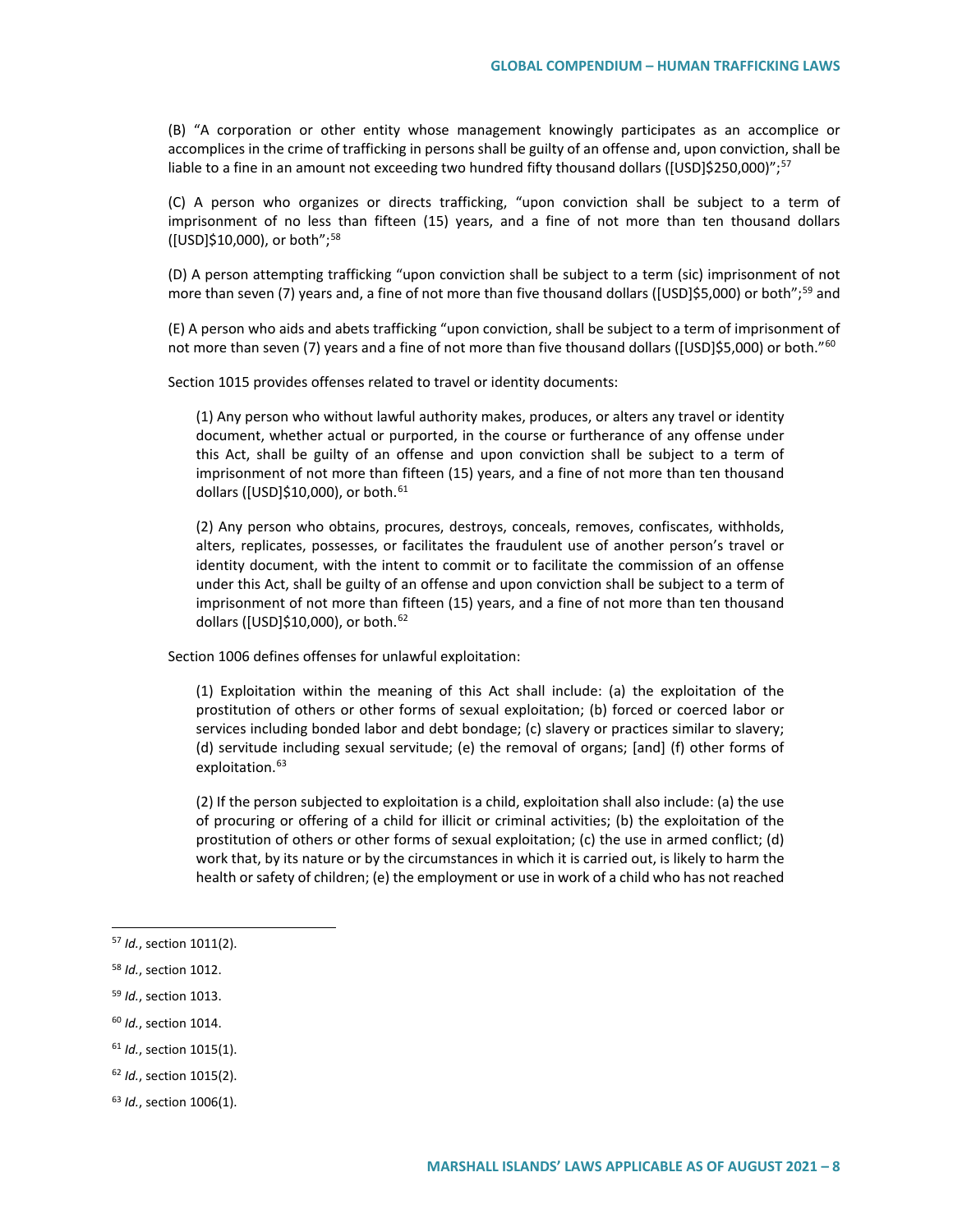the applicable minimum working age for the employment or work; [and] (f) other forms of exploitation.<sup>[64](#page-8-0)</sup>

Section 1010 states that it is not a defense that the trafficked persons consented to the intended exploitation or that the intended exploitation did not occur.<sup>[65](#page-8-1)</sup>

Section 1003(1) sets out a number of definitions:

(a) "Abuse of a position of vulnerability" refers to any situation in which the persons involved believe they have no real and acceptable alternative but to submit; or it means taking advantage of the vulnerable position in which a person is placed as a result of fear, coercion, infliction of physical or emotional harm, or influence.

\* \* \*

(c) "Accomplice" includes any person, natural or otherwise, that supports, contributes to, funds, or provides material resources, and any other assistance in any form, to support the commission of an offense under this Act.

(d) "Child" means any person below the age of eighteen.

(e) "Commercial carrier" is a legal or a natural person who engages in the transportation of goods or people for commercial gain.

(f) "Coercion" means the threat or use of force, and some forms of non-violent or psychological threats or use of force, including but not limited to (i) threats of harm or physical restraint of any person; (ii) any scheme, plan, or pattern intended to cause a person to believe that failure to perform an act would result in serious harm to or physical restraint against any person; (iii) abuse or any threat linked to the legal status of a person; [and] (iv) psychological pressure.

(g) "Deception" includes any conduct that is intended to deceive a person; or it is any deception by words or by conduct.

(h) "Debt bondage" means the status or condition arising from a pledge by debtors of their personal services or those of a person under their control as security for a debt, if the value of those services as reasonably assessed is not applied towards the liquidation of the debt or if the length of those services is not limited and defined.

(i) "Exploitation of prostitution of others" is the unlawful obtaining of financial or other material benefit from the prostitution of another person.

(j) "Forced labor or services" includes all work or service that is exacted from any person under the threat of any penalty and for which the persons concerned have not offered themselves voluntarily.

(k) "Prostitution" has the same definition used in the Prostitution Act: the person engages or offers or agrees to engage in "sexual conduct" with another person in return for something of value to be received by the person or by a third person.

<span id="page-8-0"></span> <sup>64</sup> *Id.*, section 1006(2).

<span id="page-8-1"></span><sup>65</sup> *Id.*, section 1010.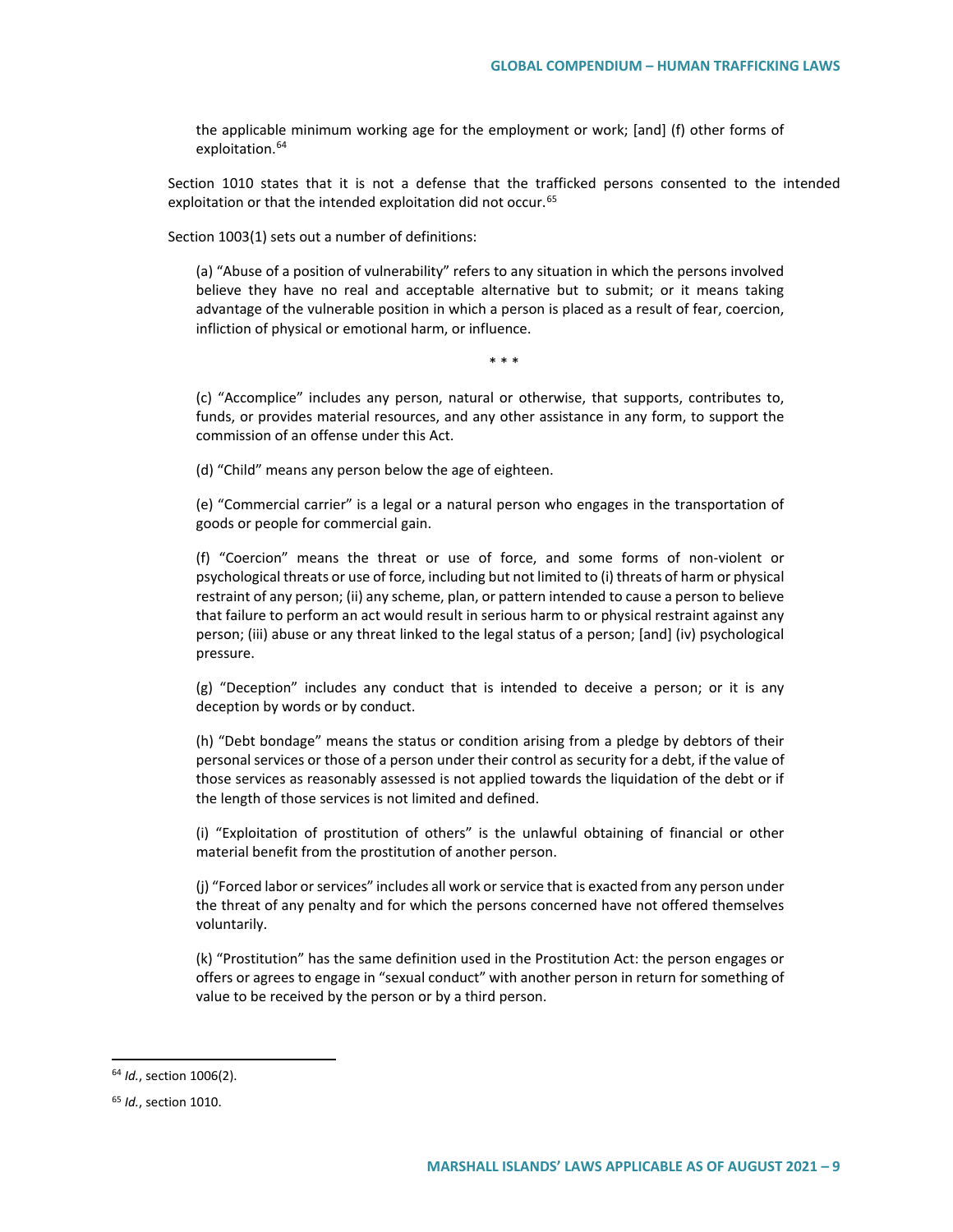(n) "Servitude" occurs when a person cannot escape from or change the labor conditions or the obligations to work or provide services.

\* \* \*

(o) "Sexual Exploitation" means the obtaining of financial or other benefits through the involvement of another person in prostitution, sexual servitude, or other kinds of sexual services, including pornographic acts or the production of pornographic materials.

(p) "Slavery" is the status or condition of a person over whom any or all the powers attaching to the right of ownership are exercised, or the status or condition of a person over whom control is exercised to the extent that the person is treated like property.<sup>[66](#page-9-0)</sup>



## **3.2. Slavery Offenses Under the Criminal Code**

#### *3.2.1. General*

Article II, Section 2, subsection 1, of the Constitution provides that no person shall be held in slavery.<sup>[67](#page-9-1)</sup>

Section 1006 of the PTP Act includes slavery in its definition of exploitation.<sup>[68](#page-9-2)</sup> Consequently, the trafficking in persons offense in section 1005 includes slavery.<sup>[69](#page-9-3)</sup>

<span id="page-9-2"></span>68 Prohibition of Trafficking in Persons Act 2017, section 1006, available at: https://www.ilo.org/dyn/natlex/natlex4.detail?p\_lang=en&p\_isn=109288&p\_count=2&p\_classification=03.

<span id="page-9-0"></span> <sup>66</sup> *Id.,* section 1003(1).

<span id="page-9-1"></span> $67$  Constitution of the Republic of the Marshall Islands, article II, section 2(1), available at: https://www.constituteproject.org/constitution/Marshall\_Islands\_1995.pdf?lang=en.

<span id="page-9-3"></span><sup>69</sup> *Id.,* section 1005.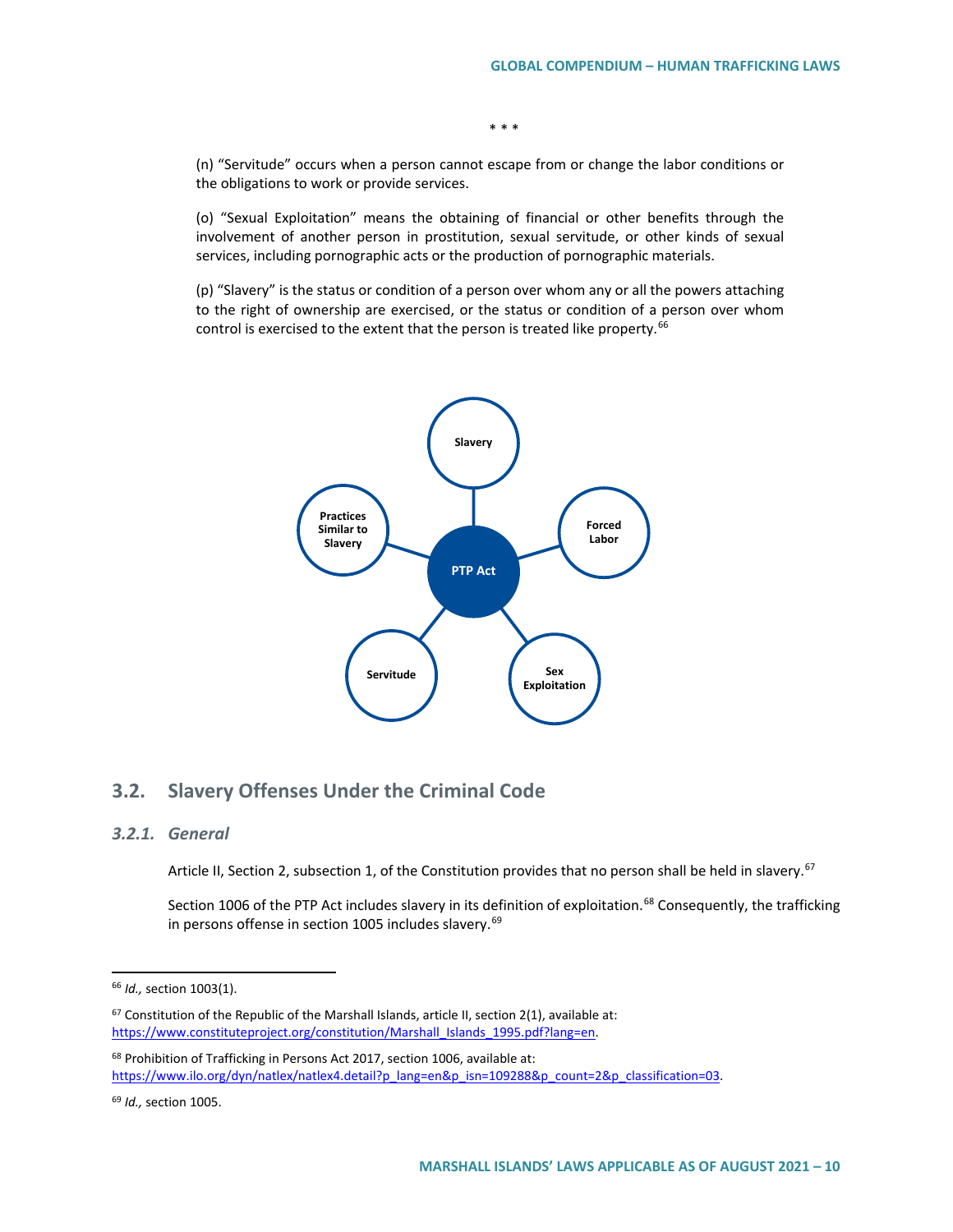#### *3.2.2. Extraterritorial application*

Section 1004 provides that the PTP Act shall apply to any offense: (a) committed within the territory of the Republic of the Marshall Islands; (b) committed on board a vessel or aircraft that is registered under the laws of the Republic of the Marshall Islands at the time the offense was committed; (c) committed partly within and partly outside the Republic; (d) committed outside the Republic, provided that either the perpetrator or a victim is a citizen of the Republic, or both the perpetrator and the victim are citizens of the Republic.[70](#page-10-0)

### **3.3. Slavery-Like Offenses in Marshall Islands' Legal Order**

#### *3.3.1. Servitude*

Article II, Section 2, subsection 1, of the Constitution prohibits involuntary servitude.<sup>71</sup>

Because Section 1006 of the PTP Act includes servitude in the definition of exploitation, the trafficking in persons offense in section 1005 punishes servitude.<sup>[72](#page-10-2)</sup>

#### *3.3.2. Forced labor*

Article II, Section 2, subsection 1, of the Constitution prohibits forced or compulsory labor.<sup>[73](#page-10-3)</sup> The term "forced or compulsory labor" does not include: (a) any labor required by the sentence or order of a court; (b) any other labor required of a person lawfully detained if reasonably necessary for the maintenance of the place of detention; or (c) any service required by law in lieu of compulsory military service.<sup>[74](#page-10-4)</sup>

Section 1008 of the PTP Act provides that any person who knowingly uses or profits from labor or services prohibited by Section 1006 is guilty of an offense and, upon conviction, is subject to a term of imprisonment of not more than fifteen (15) years, a fine not exceeding ten thousand dollars ([USD]\$10,000), or both.<sup>[75](#page-10-5)</sup>

Also, Section 1006 of the PTP Act includes forced labor in its definition of exploitation, so that the trafficking in persons offense in section 1005 penalizes forced labor.<sup>[76](#page-10-6)</sup>

#### *3.3.3. Deceptive recruiting for labor or services*

Section 1005 of the PTP Act includes deceptive recruiting in the trafficking in persons offense.<sup>[77](#page-10-7)</sup>

<span id="page-10-4"></span><sup>74</sup> *Id.*, article II, section 2(2).

<span id="page-10-0"></span> <sup>70</sup> *Id.*, section 1004.

<span id="page-10-1"></span> $71$  Constitution of the Republic of the Marshall Islands, article II, section 2(1), available at: https://www.constituteproject.org/constitution/Marshall\_Islands\_1995.pdf?lang=en.

<span id="page-10-2"></span><sup>72</sup> Prohibition of Trafficking in Persons Act 2017, sections 1005 and 1006, available at: https://www.ilo.org/dyn/natlex/natlex4.detail?p\_lang=en&p\_isn=109288&p\_count=2&p\_classification=03.

<span id="page-10-3"></span> $73$  Constitution of the Republic of the Marshall Islands, article II, section 2(1), available at: https://www.constituteproject.org/constitution/Marshall\_Islands\_1995.pdf?lang=en.

<span id="page-10-5"></span><sup>75</sup> Prohibition of Trafficking in Persons Act 2017, section 1008, available at: https://www.ilo.org/dyn/natlex/natlex4.detail?p\_lang=en&p\_isn=109288&p\_count=2&p\_classification=03.

<span id="page-10-6"></span><sup>76</sup> *Id.,* sections 1005 and 1006.

<span id="page-10-7"></span><sup>77</sup> *Id.,* section 1005.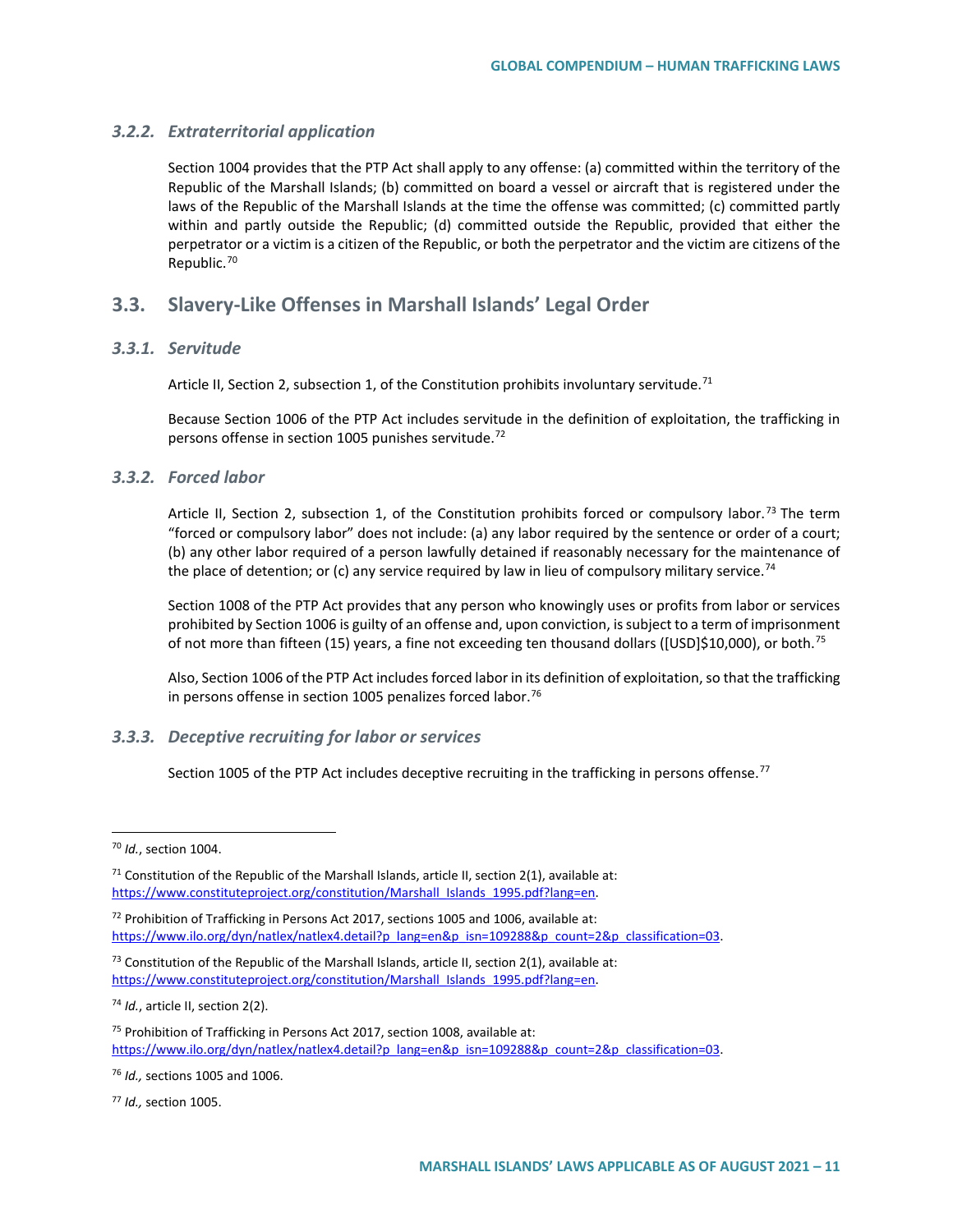#### *3.3.4. Early and forced marriage*

For a marriage to be valid, at the time of the marriage the male must be not less than 18 years of age and the female not less than 16 years of age. Where the female is between 16 and 18 years of age, one of her parents or her guardian must consent to her marriage (section 428 of the Births, Deaths and Marriages Registration Act 1988).<sup>[78](#page-11-0)</sup> These requirements do not apply to marriages between citizens in accordance with recognized customary practice. A marriage contracted between citizens in accordance with recognized customs is valid.[79](#page-11-1)

However, section 1012 of the Child Rights Protection Act 2015 protects children against any social, cultural, ritual, or traditional practice that is harmful to their safety, health, development, or well-being.<sup>[80](#page-11-2)</sup> The Births, Deaths and Marriages Registration Act must establish a minimum age for marriage.

In addition, forced marriage is not identified in the definition of exploitation in section 1006 of the PTP Act. However, that definition includes practices similar to slavery.  $81$  Arguably, forced marriage is a practice similar to slavery and, therefore, included, though not expressly named, in the definition of exploitation. If so, then Section 1005 of the PTP Act includes forced marriage in the trafficking in persons offense.<sup>[82](#page-11-4)</sup>

#### *3.3.5. Debt bondage*

The trafficking in persons offense in section 1005 penalizes debt bondage, which is included in Section 1006 of the PTP Act's definition of exploitation. [83](#page-11-5)

#### *3.3.6. Any other relevant offenses*

Except as set out in Section 3.1., Marshall Islands has no other relevant slavery-like offenses.

#### *3.3.7. Extraterritorial application of the offenses*

Refer to Section 3.2.2.

## **3.4. Human Trafficking/Smuggling-Related Criminal Offenses**

#### *3.4.1. International and domestic trafficking/smuggling of people*

Section 1005 of the PTP Act penalizes trafficking in persons.<sup>[84](#page-11-6)</sup>

<span id="page-11-4"></span><sup>82</sup> *Id.*, section 1005.

<span id="page-11-0"></span> $78$  Births, Deaths and Marriages Registration Act 1988, section 428, available at: [https://rmiparliament.org/cms/images/LEGISLATION/PRINCIPAL/1988/1988-](https://rmiparliament.org/cms/images/LEGISLATION/PRINCIPAL/1988/1988-0010/BirthsDeathsandMarriagesRegistrationAct1988_2.pdf) [0010/BirthsDeathsandMarriagesRegistrationAct1988\\_2.pdf.](https://rmiparliament.org/cms/images/LEGISLATION/PRINCIPAL/1988/1988-0010/BirthsDeathsandMarriagesRegistrationAct1988_2.pdf) 

<span id="page-11-1"></span><sup>79</sup> *Id.*, section 434.

<span id="page-11-2"></span><sup>80</sup> Child Rights Protection Act 2015, section 1012, available at: https://www.ilo.org/dyn/natlex/natlex4.detail?p\_lang=en&p\_isn=102767&p\_count=7&p\_classification=04.

<span id="page-11-3"></span><sup>81</sup> Prohibition of Trafficking in Persons Act 2017, section 1006, available at: https://www.ilo.org/dyn/natlex/natlex4.detail?p\_lang=en&p\_isn=109288&p\_count=2&p\_classification=03.

<span id="page-11-5"></span><sup>83</sup> *Id.*, sections 1005 and 1006.

<span id="page-11-6"></span><sup>84</sup> *Id.*, section 1005.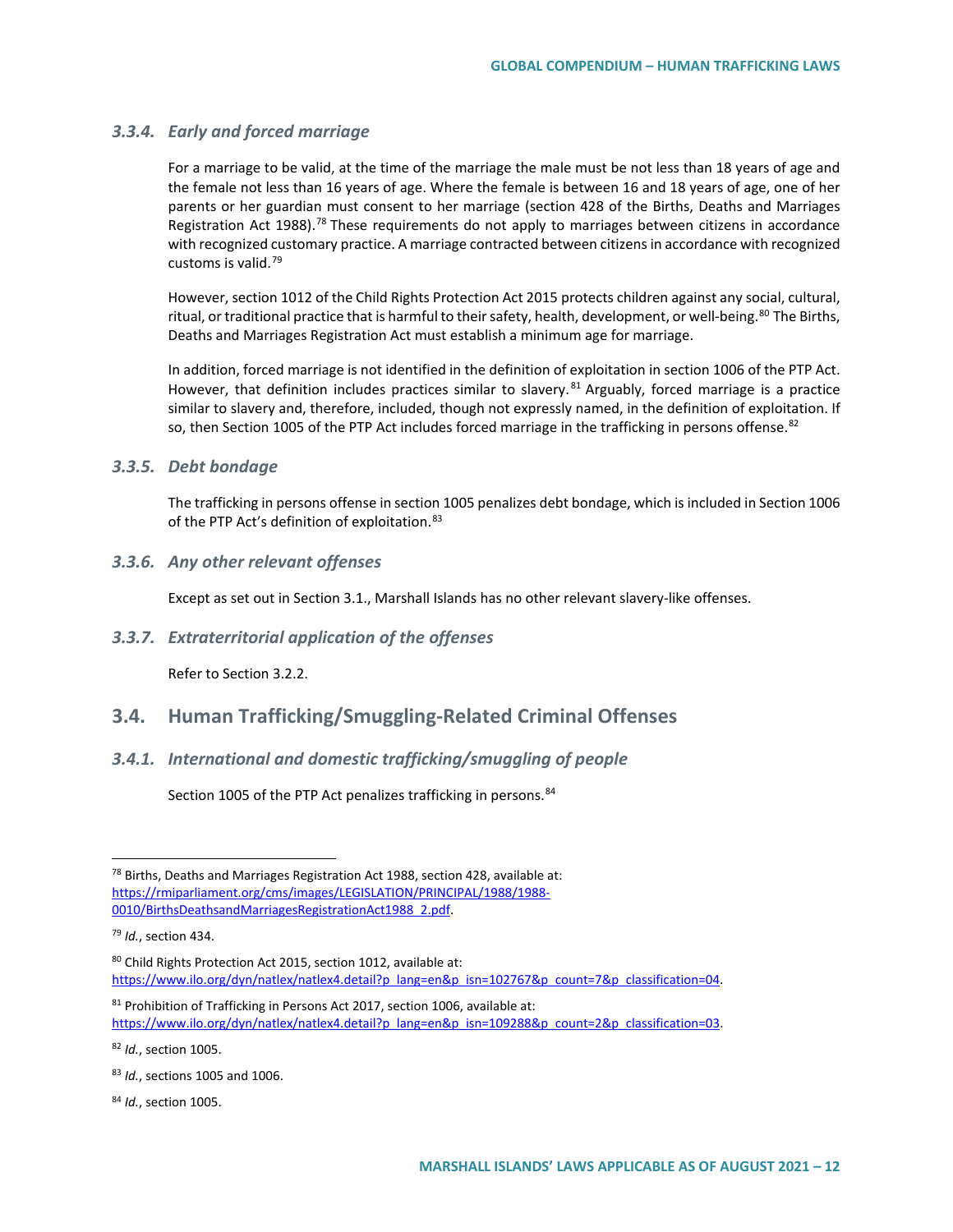Section 180 of the Immigration Act covers people smuggling.<sup>[85](#page-12-0)</sup> It provides:

(1) Any person who aids, abets, incites, counsels, or procures any other person to (a) enter the Republic without a visa or permit; or (b) breach any condition of a permit; or (c) obtain a permit fraudulently, is guilty of an offense and is liable to imprisonment for a term not exceeding 3 years, a fine not exceeding [USD]\$5,000 or both.<sup>[86](#page-12-1)</sup>

(2) Any person who brings any other person into the Republic, having reasonable grounds to know that the entry of that other person would be in contravention of any provision of this Chapter, or Regulation made thereunder, is guilty of an offense and is liable to imprisonment for a term not exceeding 5 years, a fine not exceeding [USD]\$10,000 or both.<sup>[87](#page-12-2)</sup>

#### *3.4.2. International and domestic trafficking in children*

Section 1007 of the PTP Act provides a specific offense for trafficking in children.<sup>[88](#page-12-3)</sup> It provides:

(1) Any person who: (a) recruits, transports, transfers, harbors, arranges, or receives a child; (b) for the purpose of exploitation of that child; shall be guilty of an offense of trafficking in persons, and upon conviction shall be subject to a term of imprisonment not exceeding twenty (20) years, and a fine not exceeding fifteen thousand dollars ([USD]\$15,000), or both.<sup>[89](#page-12-4)</sup>

(2) The consent of the victim or the parent or a person having legal or de facto control of a child victim of trafficking to the intended exploitation set forth in subsection (1) shall be irrelevant, and shall not constitute a defense against any prosecution under this Act.<sup>[90](#page-12-5)</sup>

Also, Section 1018 of the Child Rights Protection Act 2015 (**CRP Act**) prohibits the abduction, sale, or trafficking of children:

(1) The abduction, sale of, and trafficking in children (defined as any person under 18 years of age) for any purpose or in any form shall be prohibited and established as punishable offenses.<sup>[91](#page-12-6)</sup>

(2) Abduction of children shall mean: (a) Unlawfully removing a child from his/her place of residence by means of force, threat, deception, abuse of power, or enticement, or (b) Unlawfully taking a child away from the legal custody of the child's parents, guardian or caregiver, whether committed, facilitated, or coordinated inside the Republic or involving transit to or through the Republic. This includes cases of abduction in which one of the actors is a parent of the child.  $92$ 

<span id="page-12-4"></span><sup>89</sup> *Id.*, section 1007(1).

<span id="page-12-5"></span><sup>90</sup> *Id.*, section 1007(2).

<span id="page-12-6"></span> $91$  Child Rights Protection Act 2015, section 1018(1), available at: https://www.ilo.org/dyn/natlex/natlex4.detail?p\_lang=en&p\_isn=102767&p\_count=7&p\_classification=04.

<span id="page-12-7"></span><sup>92</sup> *Id.*, section 1018(2).

<span id="page-12-0"></span><sup>85</sup> Immigration Act 2006, section 180, available at[: https://rmiparliament.org/cms/images/LEGISLATION/PRINCIPAL/2006/2006-](https://rmiparliament.org/cms/images/LEGISLATION/PRINCIPAL/2006/2006-0062/ImmigrationAct2006_2.pdf) [0062/ImmigrationAct2006\\_2.pdf.](https://rmiparliament.org/cms/images/LEGISLATION/PRINCIPAL/2006/2006-0062/ImmigrationAct2006_2.pdf) 

<span id="page-12-1"></span><sup>86</sup> *Id.*, section 180(1).

<span id="page-12-2"></span><sup>87</sup> *Id.*, section 180(2).

<span id="page-12-3"></span><sup>88</sup> Prohibition of Trafficking in Persons Act 2017, section 1007, available at: https://www.ilo.org/dyn/natlex/natlex4.detail?p\_lang=en&p\_isn=109288&p\_count=2&p\_classification=03.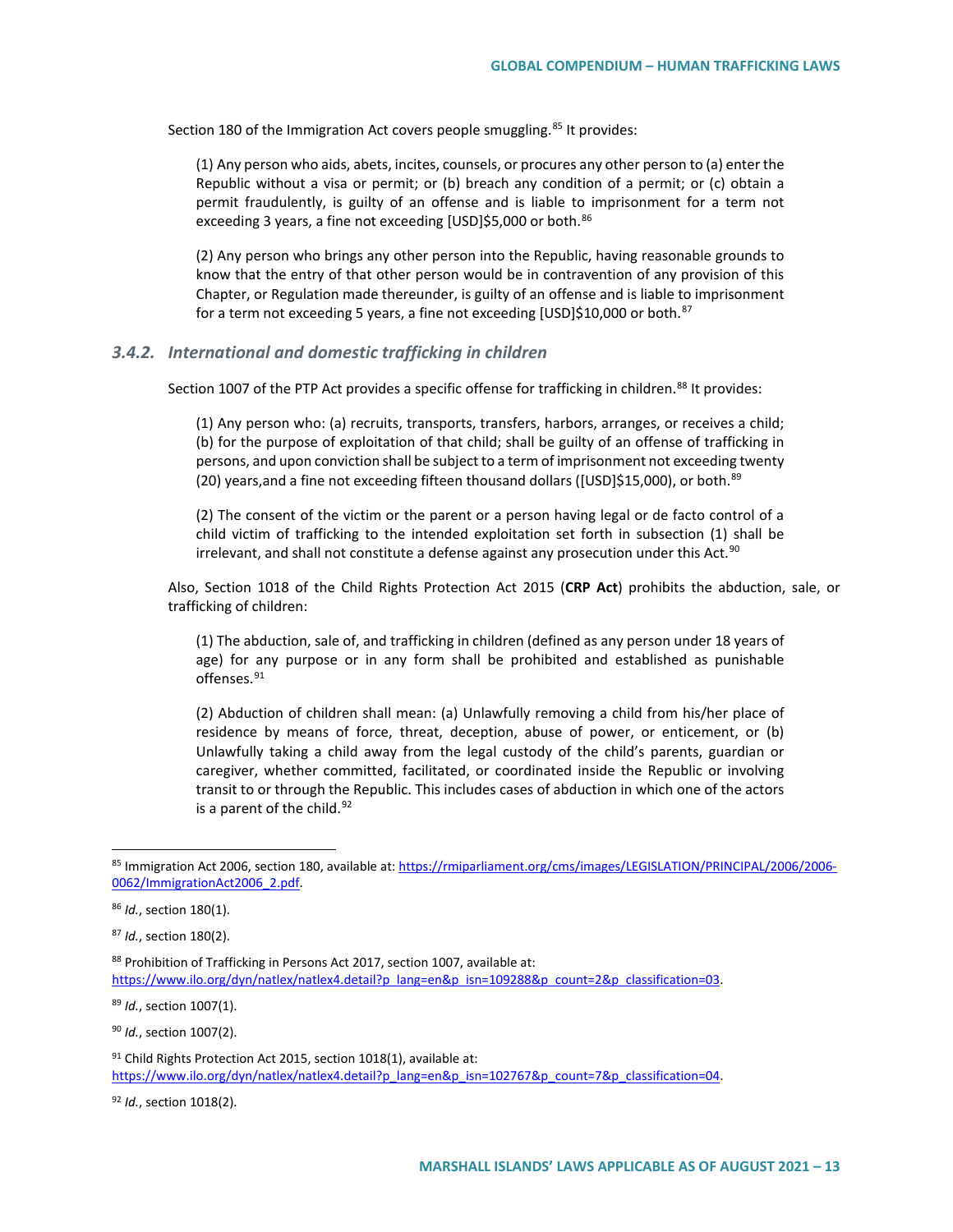(3) Sale of children shall mean any act or transaction, including the offering, delivering, or accepting of a child by whatever means, whereby the custody over the child is transferred by a person or group of persons to another for remuneration or any other consideration.<sup>[93](#page-13-0)</sup>

(4) Trafficking in children shall mean the recruitment, transportation, transfer, harboring or receipt of children, whether or not by means of threat or use of force, other forms of coercion, abduction, fraud, deception, the abuse of power or a position of vulnerability, or the giving or receiving of payments or benefits to achieve the consent of the parents, guardian, caregiver or any other person having control over the child, for the purpose of exploitation, including for the purpose of: (a) Economic exploitation and forced or compulsory labor, including the worst forms of child labor, children's work not in accordance with the regulations of this Law, child begging, child domestic work, and exploitative participation in sporting events; (b) Sexual exploitation, child prostitution, child sex tourism, child pornography, and participation in sexually oriented performances and establishments; or (c) Any other illicit purposes.  $94$ 

Section 1033 of the CRP Act provides for enhanced penalties for aggravated circumstances arising in crimes against children:

(1) The penalties relating to crimes against children in other laws of the Republic shall apply.<sup>95</sup>

(2) Notwithstanding subsection (1), enhanced penalties shall be applied in cases involving aggravated circumstances, including cases in which: (a) The child suffers severe and/or longlasting physical injury or psychological trauma as a consequence of the offense; (b) The offense deliberately or by gross negligence endangers the life of the child or causes the death or suicide of the child; (c) The child is especially vulnerable to the offense, such as immigrant children, very young children, and children with disabilities; (d) The offense is committed on a regular basis or by an organized group or by a recidivist; (e) The offense is committed by a person in a position of trust or authority in relation to the child or a person who is legally responsible for the child, such as a parent, guardian, or caregiver; (f) The offense is transnational in nature; or (g) Weapons, drugs, or medication are used in the commission of the offense.<sup>[96](#page-13-3)</sup>

Section 1042 of the CRP Act provides that, in addition to the offenses and penalties specified under this Act, offenses relating to children and corresponding penalties in other laws of the Republic shall remain in effect. Moreover, the Ministry must execute its functions consistently with the provisions of the United Nations Convention on the Rights of the Child and other international covenants and conventions protecting human rights.<sup>[97](#page-13-4)</sup>

#### *3.4.3. Victim harboring*

Section 1005 of the PTP Act prohibits victim harboring.<sup>[98](#page-13-5)</sup>

<span id="page-13-0"></span> <sup>93</sup> *Id.*, section 1018(3).

<span id="page-13-1"></span><sup>94</sup> *Id.*, section 1018(4).

<span id="page-13-2"></span><sup>95</sup> *Id.*, section 1033(1).

<span id="page-13-3"></span><sup>96</sup> *Id.*, section 1033(2).

<span id="page-13-4"></span><sup>97</sup> *Id.*, section 1042.

<span id="page-13-5"></span><sup>98</sup> Prohibition of Trafficking in Persons Act 2017, section 1005, available at: https://www.ilo.org/dyn/natlex/natlex4.detail?p\_lang=en&p\_isn=109288&p\_count=2&p\_classification=03.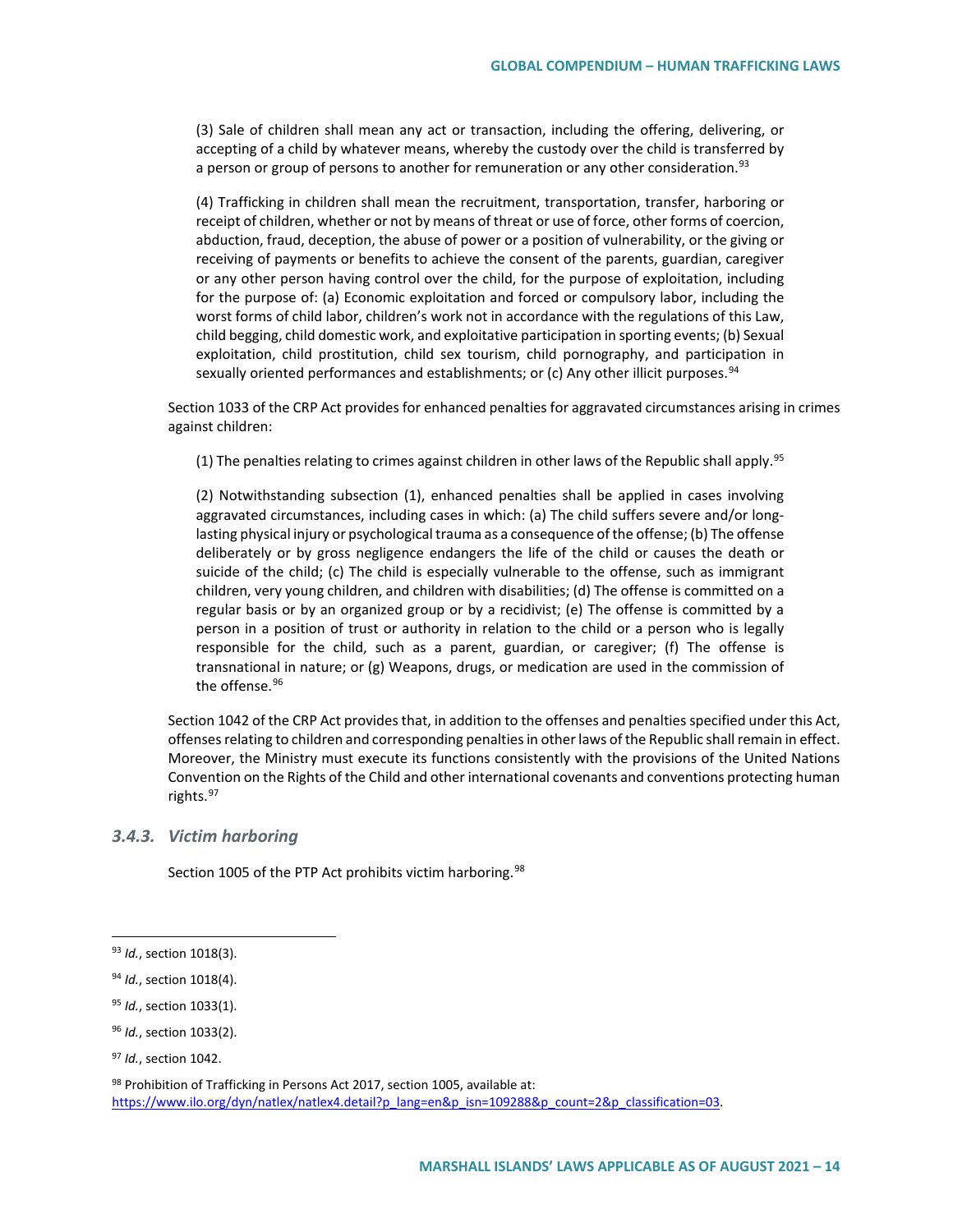#### *3.4.4. Extraterritorial application of human trafficking and smuggling offenses*

Refer to Section 3.2.2.

### **3.5. Online Exploitation of Children Offenses**

The trafficking in persons offenses in section 1005 of the PTP Act and in section 1018 of the CRP Act penalize online exploitation of children.<sup>[99](#page-14-0)</sup> Refer to Section 3.1 for the penalties on conviction of the offenses involving children and Section 3.4.2.

## **3.6. Child Sex Tourism Offenses**

The trafficking in persons offenses in section 1005 of the PTP Act and in section 1018 of the CRP Act also prohibit and punish child sex tourism.<sup>[100](#page-14-1)</sup> Refer to Section 3.1. for the penalties on conviction of the offenses involving children and Section 3.4.2.

## **4. MARSHALL ISLANDS' SUPPLY CHAIN REPORTING LEGISLATION**

No laws or policies in Marshall Islands require reporting of human trafficking in supply chains or oblige private businesses to control their supply chains to hinder human trafficking.

# **5. FORCED LABOR: OVERVIEW OF MARSHALL ISLANDS' APPLICABLE EMPLOYMENT AND MIGRATION LAWS**

**5.1. Employment Law Rights for Victims of Human Trafficking and Forced Labor**

In general, victims of forced labor and trafficking do not have any employment law rights in the Marshall Islands.

## **5.2. Applicability of Employment Legislation in the Context of Forced Labor or Trafficking**

The only statutory employment law in the Marshall Islands of general application is the Minimum Wage Act 1986, as amended.<sup>[101](#page-14-2)</sup> That Act defines employer and employee in section 402:

(a) "employee" means any person who performs any type of work under contract with an employer, but does not include a casual worker or family employee, or employees who are

<span id="page-14-0"></span> <sup>99</sup> *Id.*; Child Rights Protection Act 2015, section 1018, available at: https://www.ilo.org/dyn/natlex/natlex4.detail?p\_lang=en&p\_isn=102767&p\_count=7&p\_classification=04.

<span id="page-14-1"></span><sup>100</sup> Prohibition of Trafficking in Persons Act 2017, section 1005, available at: [https://www.ilo.org/dyn/natlex/natlex4.detail?p\\_lang=en&p\\_isn=109288&p\\_count=2&p\\_classification=03;](https://www.ilo.org/dyn/natlex/natlex4.detail?p_lang=en&p_isn=109288&p_count=2&p_classification=03) Child Rights Protection Act 2015, section 1018, available at:

https://www.ilo.org/dyn/natlex/natlex4.detail?p\_lang=en&p\_isn=102767&p\_count=7&p\_classification=04.

<span id="page-14-2"></span><sup>101</sup> Minimum Wage Act 1986, available at[: https://rmiparliament.org/cms/images/LEGISLATION/PRINCIPAL/1986/1986-](https://rmiparliament.org/cms/images/LEGISLATION/PRINCIPAL/1986/1986-0015/MinimumWageAct1986_3.pdf) [0015/MinimumWageAct1986\\_3.pdf.](https://rmiparliament.org/cms/images/LEGISLATION/PRINCIPAL/1986/1986-0015/MinimumWageAct1986_3.pdf)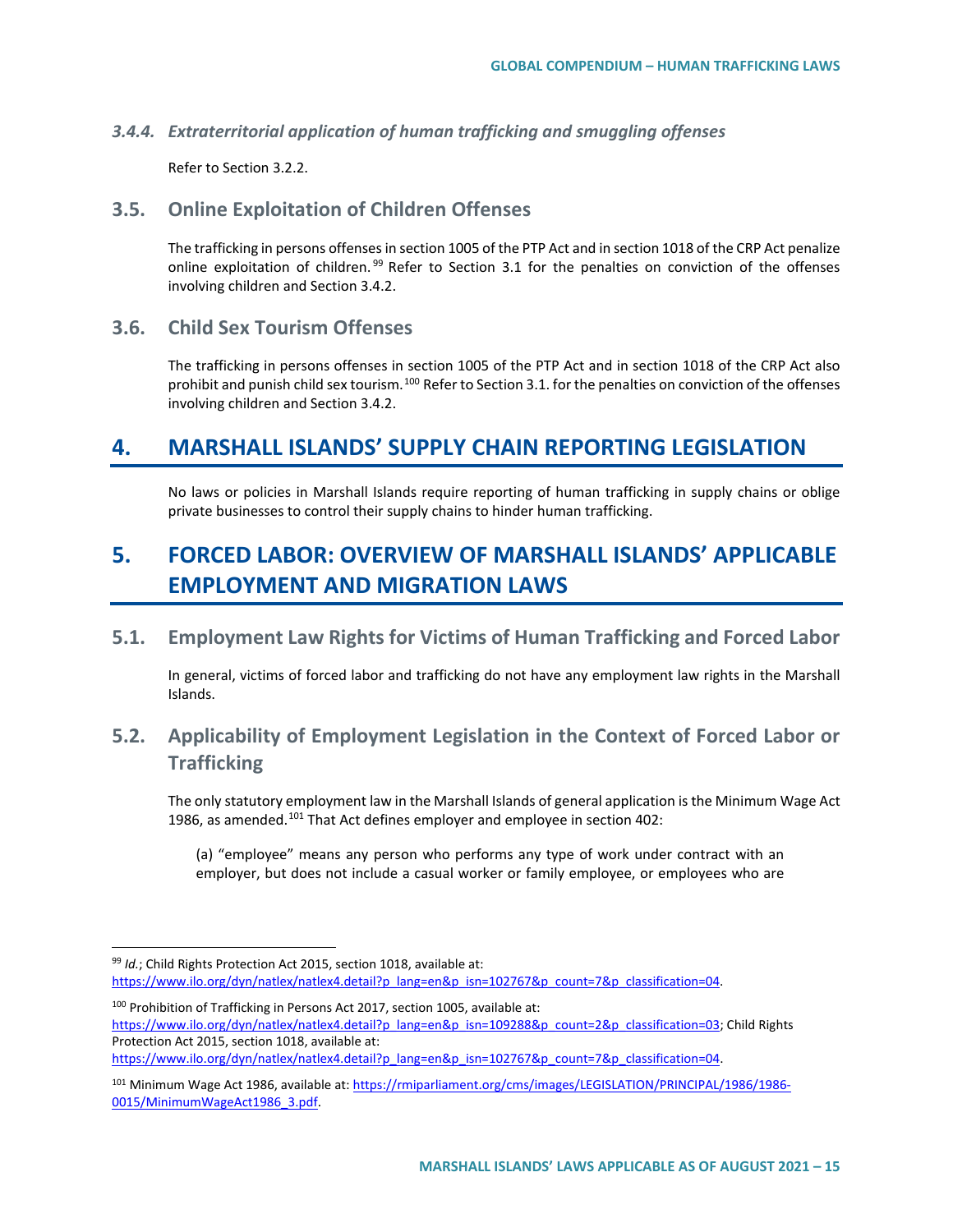employed by the United States Army Kwajalein Atoll or by its contractors or their agents or other employees employed by the U.S. Government;

(b) "employer" means any person, corporation or organization licensed under the laws of the Republic to provide goods and services to the public, who engages the services of an employee for a wage, and includes the Government of the Marshall Islands;

\* \* \*

(d) "Private employer" means any employer other than the Government of the Marshall Islands and includes any statutory or public corporation to which Article VII of the Constitution of the Marshall Islands does not apply.<sup>[102](#page-15-0)</sup>

A victim of forced labor or trafficking may be an "employee" under the Minimum Wage Act if the victim performs under a "contract," but a victim can claim under that Act only if the trafficker falls within the definition of an employer, which is a licensed person who engages an employee for wages. If no wages are paid or the person is not licensed, no claim for minimum wages is available. Many victims could face this problem.

The Public Service Regulations provide for conditions of employment, including leave entitlements, for employees employed in the Public Service of the Republic of the Marshall Islands.<sup>[103](#page-15-1)</sup> These Regulations would not apply to victims of forced labor or trafficking because the Public Service does not engage in forced labor or trafficking.

## **5.3. Statutory Rights**

The only generally available statutory right conferred on employees who receive wages is a minimum wage under the Minimum Wage Act.<sup>[104](#page-15-2)</sup>

Certain rights also are available to seamen under the Seamen's Protection Act.<sup>[105](#page-15-3)</sup> That Act defines seamen as all members of a crew and officers other than the master and pilots, employed or engaged in any capacity on board any vessel.<sup>[106](#page-15-4)</sup> Under this definition, a seaman could include a victim.

#### *5.3.1. Rights to minimum wages, entitlements, and other applicable minimum standards*

#### *5.3.1.1 Minimum wages*

Section 403 of the Minimum Wage Act provides that, effective as of September 8, 2018, the minimum wage for every employee of the Government of the Marshall Islands or any private employer shall be USD 3.00

<span id="page-15-0"></span> <sup>102</sup> *Id.*, section 402.

<span id="page-15-1"></span><sup>&</sup>lt;sup>103</sup> Public Service Regulations of the Republic of the Marshall Islands, available at: [https://rmicourts.org/wp](https://rmicourts.org/wp-content/uploads/Public-Service-Regulations-2011.pdf)[content/uploads/Public-Service-Regulations-2011.pdf.](https://rmicourts.org/wp-content/uploads/Public-Service-Regulations-2011.pdf) 

<span id="page-15-2"></span><sup>104</sup> Minimum Wage Act 1986, section 403, available at: [https://rmiparliament.org/cms/images/LEGISLATION/PRINCIPAL/1986/1986-0015/MinimumWageAct1986\\_3.pdf.](https://rmiparliament.org/cms/images/LEGISLATION/PRINCIPAL/1986/1986-0015/MinimumWageAct1986_3.pdf)

<span id="page-15-3"></span><sup>105</sup> Seamen's Protection Act, available at[: https://rmiparliament.org/cms/images/LEGISLATION/PRINCIPAL/1970/1970-](https://rmiparliament.org/cms/images/LEGISLATION/PRINCIPAL/1970/1970-0019/SeamensProtectionAct_1.pdf) [0019/SeamensProtectionAct\\_1.pdf.](https://rmiparliament.org/cms/images/LEGISLATION/PRINCIPAL/1970/1970-0019/SeamensProtectionAct_1.pdf) 

<span id="page-15-4"></span><sup>106</sup> *Id.*, section 202(h).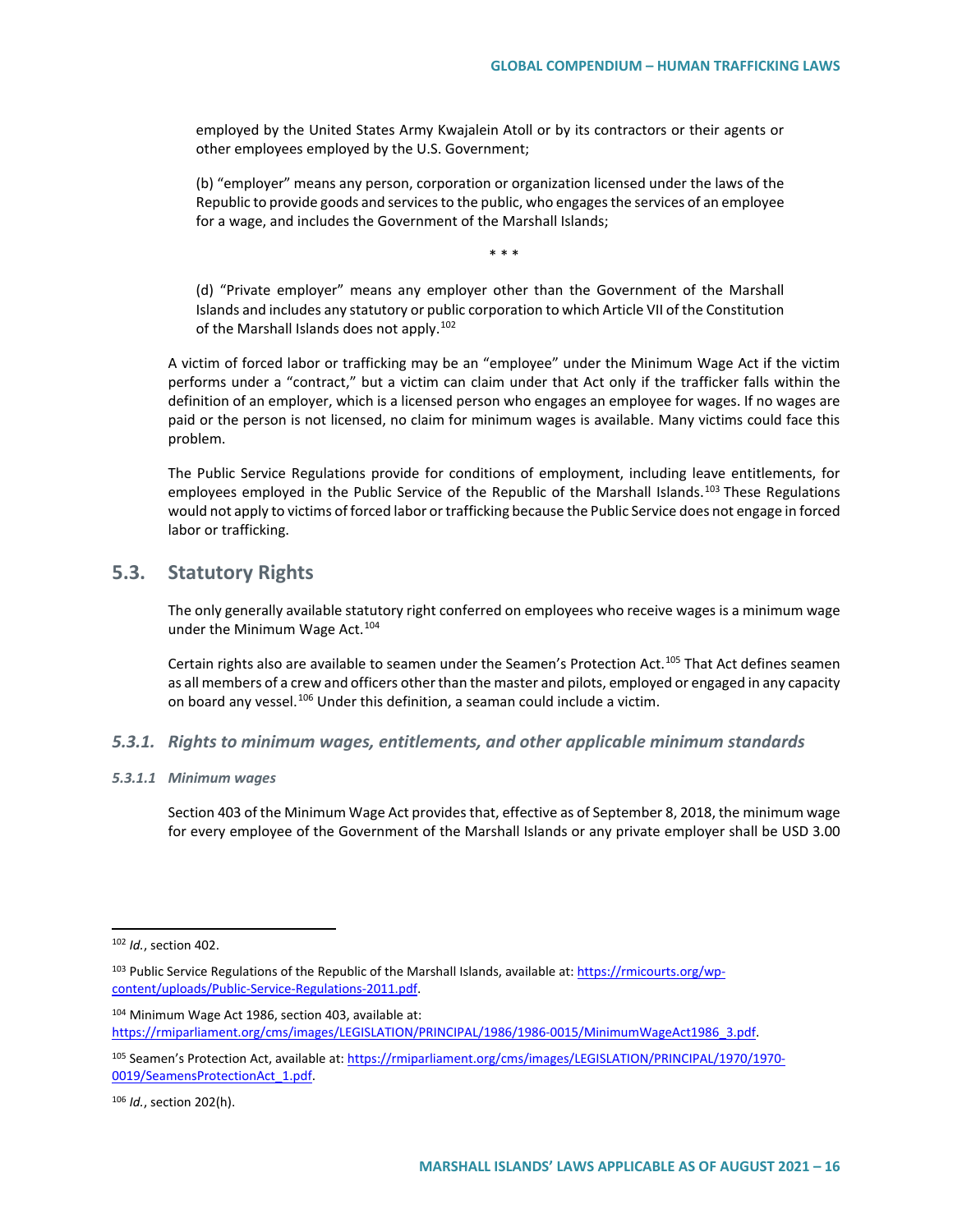per hour. If the assessment of the Task Force appointed by the Cabinet agrees, then the minimum wage can increase by USD 0.50 per hour until the minimum wage reaches USD 4.00.<sup>[107](#page-16-0)</sup>

Additionally, in the event the Task Force's assessment submitted to the Cabinet does not support an increase in the minimum wage, then the Cabinet shall request the Nitijela by resolution to halt any subsequent increase.<sup>[108](#page-16-1)</sup>

The Cabinet also may exempt qualified export-oriented projects from the minimum wage.<sup>[109](#page-16-2)</sup>

#### *5.3.1.2 The Labor (Minimum Conditions) Inquiry Act 1983*

This Act established a Board of Inquiry to inquire into minimum conditions of employment for workers in the Republic.<sup>[110](#page-16-3)</sup> The Board is comprised of members appointed by the Cabinet, with the approval of the Nitijela signified by resolutions.<sup>[111](#page-16-4)</sup> The membership must include representatives of the Government of the Marshall Islands as an employer, of Government employees, of employers in the private sector, and of employees in the private sector. There must be equal representation of each of those categories.<sup>[112](#page-16-5)</sup> The Board is to make recommendations on minimum conditions of employment taking into account International Labour Organization (**ILO**) conventions.[113](#page-16-6)

The Republic joined the ILO in 2007 but has adopted very few conventions. Apart from minimum wages, the Republic has no minimum conditions of employment of general application, but the ILO is encouraging the Marshall Islands to adopt additional conventions and conform their laws to those conventions.

#### *5.3.1.3 Work right/permit*

Section 103 of the Labor (Non-Resident Workers) Act 2018 states that every citizen of the Republic has the right to be employed in the Republic at any time.<sup>[114](#page-16-7)</sup> Any provision of this Act that is inconsistent with that right shall not apply to citizens of the Republic.<sup>115</sup>

Section 108 of that Act prohibits any person who is not a citizen of the Republic from undertaking employment in the Republic unless that person has a work permit or is exempt from the requirement to hold a work permit.<sup>[116](#page-16-9)</sup> Exempted persons include U.S. citizens.<sup>[117](#page-16-10)</sup>

<span id="page-16-8"></span><sup>115</sup> *Id.*, section 103(2).

<span id="page-16-10"></span><sup>117</sup> *Id.*, section 108(2)(c).

<span id="page-16-0"></span><sup>107</sup> Minimum Wage Act 1986, section 403(1), available at: [https://rmiparliament.org/cms/images/LEGISLATION/PRINCIPAL/1986/1986-0015/MinimumWageAct1986\\_3.pdf.](https://rmiparliament.org/cms/images/LEGISLATION/PRINCIPAL/1986/1986-0015/MinimumWageAct1986_3.pdf)

<span id="page-16-1"></span><sup>108</sup> *Id.*, section 403(2).

<span id="page-16-2"></span><sup>109</sup> *Id.*, section 403(3).

<span id="page-16-3"></span><sup>110</sup> Labor (Minimum Conditions) Inquiry Act 1983, section 503, available at: [https://rmiparliament.org/cms/images/LEGISLATION/PRINCIPAL/1983/1983-](https://rmiparliament.org/cms/images/LEGISLATION/PRINCIPAL/1983/1983-0030/LaborMinimumConditionsInquiryAct1983_1.pdf) [0030/LaborMinimumConditionsInquiryAct1983\\_1.pdf.](https://rmiparliament.org/cms/images/LEGISLATION/PRINCIPAL/1983/1983-0030/LaborMinimumConditionsInquiryAct1983_1.pdf)

<span id="page-16-4"></span><sup>111</sup> *Id.*, section 504(1).

<span id="page-16-5"></span><sup>112</sup> *Id.*, section 504(2).

<span id="page-16-6"></span><sup>113</sup> *Id.*, section 506.

<span id="page-16-7"></span><sup>114</sup> Labor (Non-Resident Workers) Act, 2018, section 103(1), available at: [https://rmiparliament.org/cms/images/LEGISLATION/PRINCIPAL/2018/2018-0068/LaborNon-ResidentWorkersAct2018\\_1.pdf.](https://rmiparliament.org/cms/images/LEGISLATION/PRINCIPAL/2018/2018-0068/LaborNon-ResidentWorkersAct2018_1.pdf)

<span id="page-16-9"></span><sup>116</sup> *Id.*, section 108(1).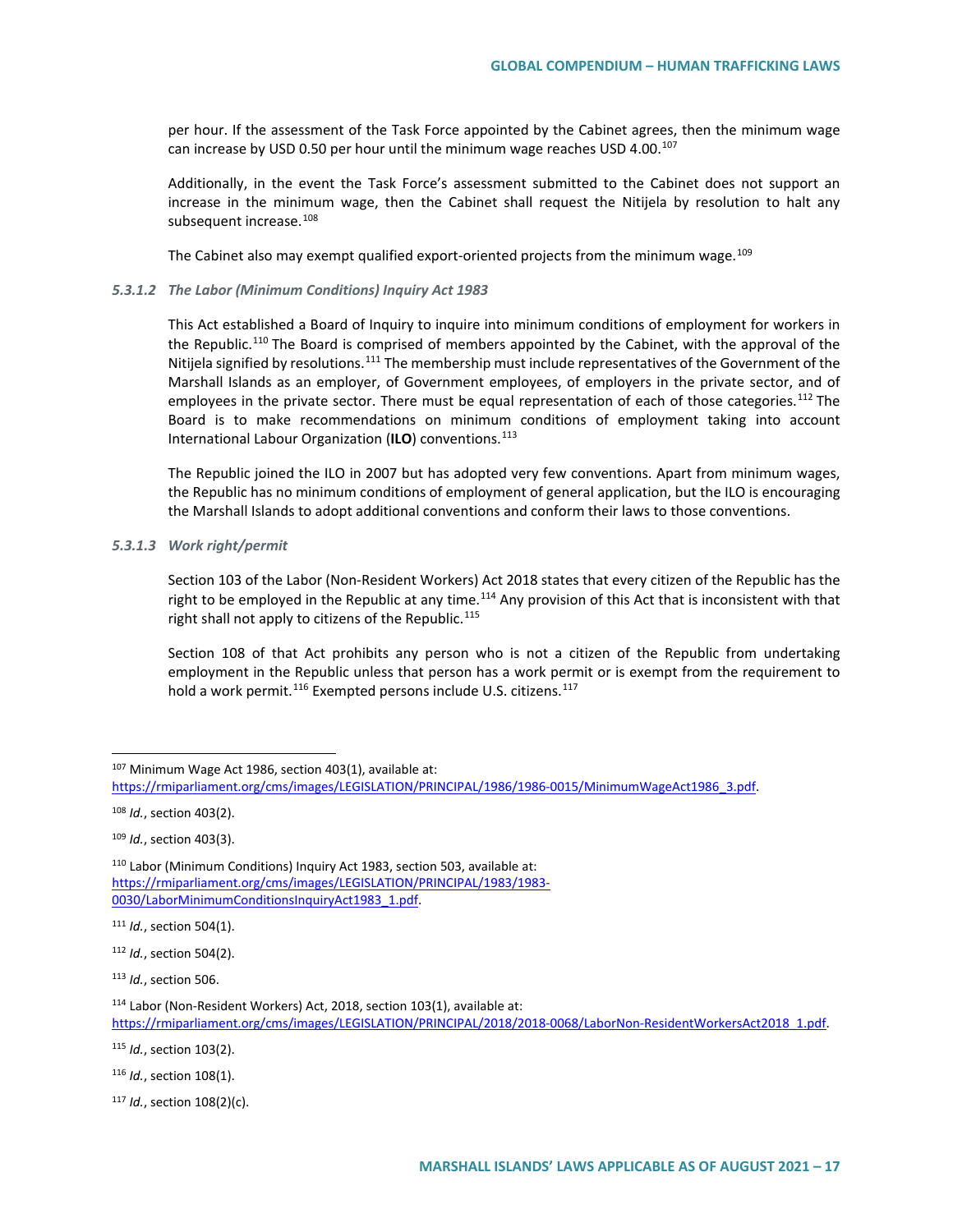#### *5.3.1.4 Seamen's rights*

The Seamen's Protection Act provides special protections for seamen:

Wages shall commence on the day specified and agreed to in the shipping articles or at the time of presence on board the vessel for the purpose of commencing work, whichever first occurs, and shall terminate on the day of discharge or termination of the articles.<sup>[118](#page-17-0)</sup>

In the absence of any agreement to the contrary, the shipowner or the master of the vessel shall pay to every seaman his wages within two (2) days after the termination of the articles, or at the time when the seaman is discharged, whichever is first.<sup>[119](#page-17-1)</sup>

A seaman is entitled to receive in local currency, on demand, from the master one-half of his wages actually earned and payable at every intermediate port where the vessel shall load or deliver cargo before the voyage is ended, but not more than once in any ten-day (10) period. In case of wrongful failure to pay a seaman his wages on demand, the seaman becomes entitled to a payment of full wages earned.<sup>[120](#page-17-2)</sup>

Every master shall deliver to the seaman, before paying off, a full and true account of his wages and all deductions to be made therefrom on any account whatsoever, and in default shall, for each offense, be liable to a penalty of not more than [USD]\$25.<sup>[121](#page-17-3)</sup>

Any seaman who has signed shipping articles and is afterward discharged before the commencement of the voyage or before one month's wages are earned, without fault on his part justifying such discharge and without consent, shall be entitled to receive in addition to his earned wages a sum equal in amount to one month's wages as compensation.<sup>[122](#page-17-4)</sup>

It shall be unlawful to pay any seaman wages in advance of the time when they are actually earned, or to pay such advance wages or make any order or note or other evidence of the indebtedness therefor to any other person, or to pay any person for the shipment of any seaman when payment is deducted or to be deducted from a seaman's wages. Any person violating any of the provisions of this Section shall be punished with a fine of not more than [USD]\$50.[123](#page-17-5)

It shall be lawful for the master and any seaman to agree that an allotment of a portion of the seaman's earnings may be payable to a spouse, children, grandchildren, parents, grandparents, brothers or sisters, or to a bank account in the name of the seaman.<sup>[124](#page-17-6)</sup>

Every master and seaman shall be entitled after twelve (12) months of continuous service on a vessel or for the same employer to receive and shall take an annual paid vacation equivalent to:

- <span id="page-17-4"></span><sup>122</sup> *Id.*, section 206.
- <span id="page-17-5"></span><sup>123</sup> *Id.*, section 209(1).

<span id="page-17-0"></span><sup>118</sup> Seamen's Protection Act, section 205(1), available at:

[https://rmiparliament.org/cms/images/LEGISLATION/PRINCIPAL/1970/1970-0019/SeamensProtectionAct\\_1.pdf.](https://rmiparliament.org/cms/images/LEGISLATION/PRINCIPAL/1970/1970-0019/SeamensProtectionAct_1.pdf)

<span id="page-17-1"></span><sup>119</sup> *Id.*, section 205(2).

<span id="page-17-2"></span><sup>120</sup> *Id.*, section 205(3).

<span id="page-17-3"></span><sup>121</sup> *Id.*, section 205(4).

<span id="page-17-6"></span><sup>124</sup> *Id.*, section 209(2).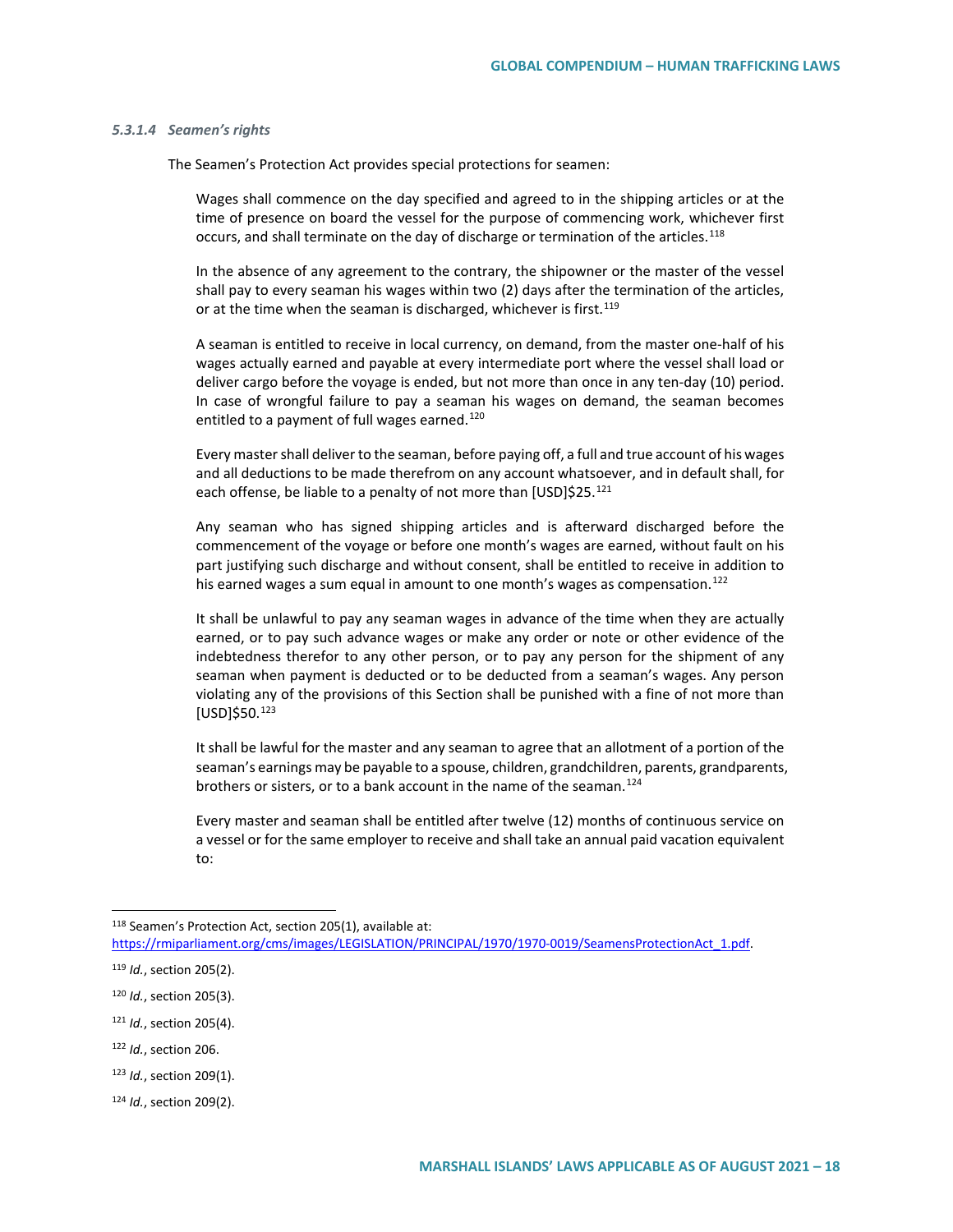(a) in the case of masters and officers, not less than twelve (12) days base wages; and

(b) in the case of other members of the crew, not less than eight (8) days base wages.<sup>[125](#page-18-0)</sup>

Every seaman shall be entitled to a minimum of five (5) paid holidays per year.<sup>[126](#page-18-1)</sup>

In the event a seaman is unable to take the benefits of Subsections (1) and (2) hereof for paid vacation or holiday, then that person shall be entitled to double time pay for each vacation day or holiday, as measured by eight (8) hours that person was unable to take, as certified by the master.<sup>[127](#page-18-2)</sup>

No seaman shall by any agreement forfeit his lien upon the ship or be deprived of any remedy for the recovery of his wages to which he would otherwise have been entitled, and every stipulation by which any seaman consents to abandon his right to his wages in the case of the loss of the ship or to abandon any right which he may have obtained in the nature of salvage shall be wholly void and inoperative.<sup>[128](#page-18-3)</sup>

No right to wages on the part of any seaman shall be dependent on the earning of freight by the vessel; provided, that nothing in this Section shall be construed to prevent any profitsharing plan by which officers and crew are to be compensated with profits in addition to their established wages.<sup>[129](#page-18-4)</sup>

In relation to the members of the crew on a vessel engaged in foreign trade: (a) the normal hours of work in port and at sea shall be eight (8) per day; provided, that Saturdays and Sundays shall be included as weekdays; (b) work performed over and above the eight-hour period shall be considered as overtime and shall be compensated for at overtime rate; (c) a reasonable number of men shall be employed to promote safety of life at sea and to avoid excessive work burdens; and (d) whenever the master of any vessel shall fail to comply with this Section, he shall be liable to a penalty not exceeding [USD]\$100.<sup>[130](#page-18-5)</sup>

Any seaman who is put ashore at a port other than the one where he signed the shipping articles and who is put ashore for reasons for which he is not responsible, shall be returned as a crew member or otherwise, but without expense to him: (a) at the shipowner's option, to the port at which he was engaged or where the voyage commenced or to a port of the seaman's own country; or (b) to another port, agreed upon between the seaman and the shipowner or the master. However, in the event that the seaman's contract period of service has not expired, the shipowner shall have the right to transfer him to another of the shipowner's vessels to serve thereon for the balance of the contract period of service.<sup>[131](#page-18-6)</sup>

Any seaman whose period of employment is terminated by reason of completion of the voyage for which he was engaged or by expiration of his contract period of employment shall

<span id="page-18-3"></span><sup>128</sup> *Id.*, section 212.

<span id="page-18-5"></span><sup>130</sup> *Id.*, section 219.

<span id="page-18-0"></span> <sup>125</sup> *Id.*, section 211(1).

<span id="page-18-1"></span><sup>126</sup> *Id.*, section 211(2).

<span id="page-18-2"></span><sup>127</sup> *Id.*, section 211(3).

<span id="page-18-4"></span><sup>129</sup> *Id.*, section 213.

<span id="page-18-6"></span><sup>131</sup> *Id.*, section 220(1).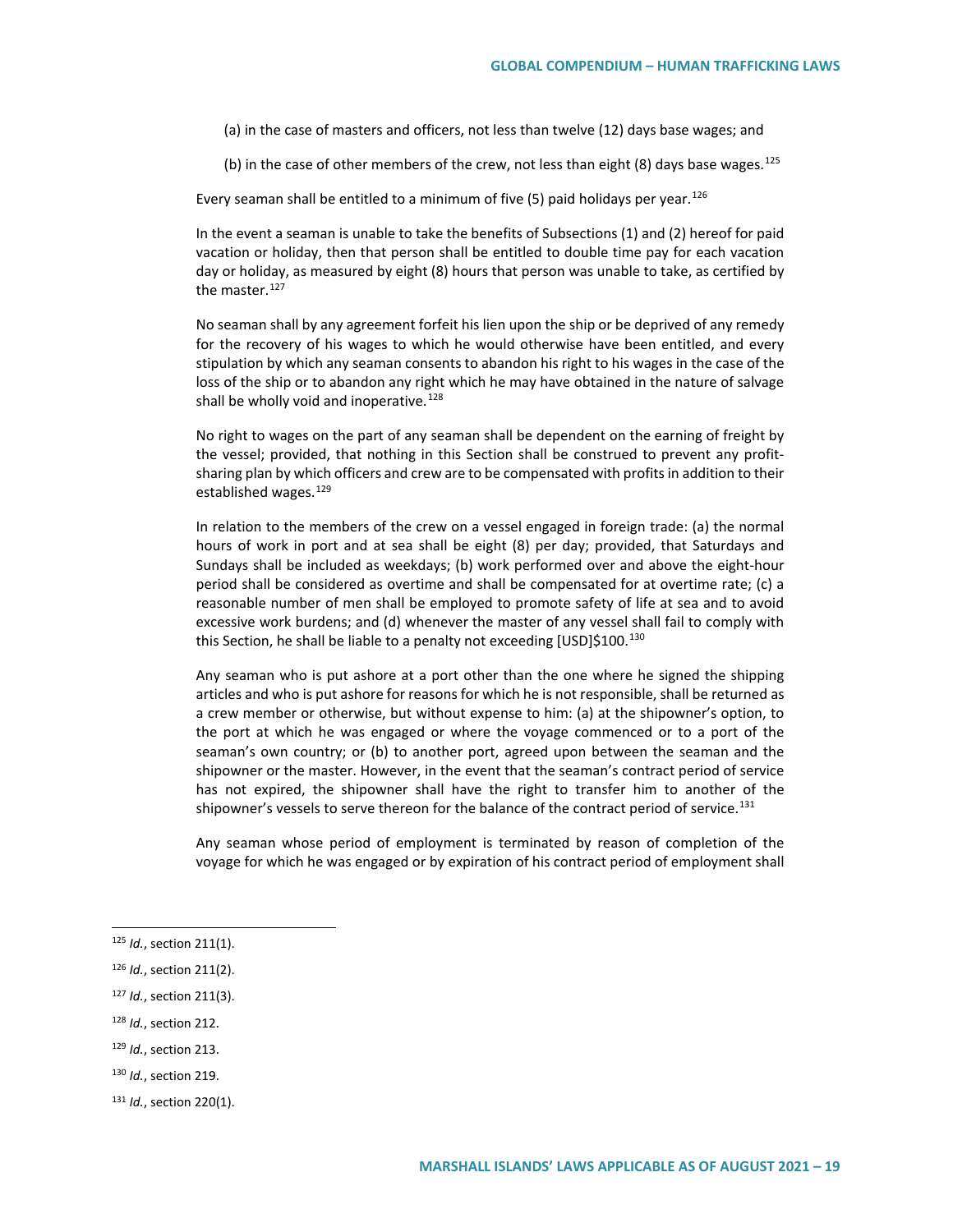be entitled to repatriation, at no expense to him, to the port at which he was engaged or to such other port as may be agreed upon.  $132$ 

The right to repatriation shall be lost by failure of the seaman to request repatriation within one week from the time that he is in condition to be repatriated.<sup>[133](#page-19-1)</sup>

A seaman shall forfeit his right of repatriation in case of: (a) desertion; (b) entering into a new agreement with the same owner after his discharge; (c) entering into a new agreement with another owner within one week after his discharge; (d) criminal offenses under Sections 224 (drunkenness, neglect of duty), 225 (desertion) and 226 (incitement to revolt, mutiny or riot) of this Chapter; or (e) unjustifiable repudiation of the shipping articles.<sup>[134](#page-19-2)</sup>

Claims arising out of the shipping articles are subject to a one year prescription.[135](#page-19-3)

The following rights of action are subject to a two year prescription: (a) the right of action for death of a seaman caused by wrongful act, neglect or default on the high seas; (b) claims of the shipowner against the master for acts committed during the performance of his duties; and (c) all other tort claims. $136$ 

All other claims are subject to a three year prescription.<sup>137</sup>

The period of prescription of the claims laid down in the preceding Subsections runs from the time when the right of action accrues.<sup>[138](#page-19-6)</sup>

*5.3.2. Claims available in relation to misrepresentations and "sham" arrangements*

The Republic of the Marshall Islands has no applicable laws.

*5.3.3. Claims available in relation to unlawful deductions, loans, and debt bondage*

No regulations prohibit unlawful deductions from wages, except as the Seamen's Protection Act sets out.

*5.3.4. Remedies*

Section 404 of the Minimum Wage Act provides that any private employer who pays any employee less than the minimum wage prescribed by Section 403 of this Act is guilty of an offense and, upon conviction, liable to a fine not exceeding USD 1,000 or in default, to a term of imprisonment not exceeding six months. In addition, the Court shall recover and pay to the employee all wages in arrears.<sup>[139](#page-19-7)</sup>

<span id="page-19-0"></span> <sup>132</sup> *Id.*, section 220(2).

<span id="page-19-1"></span><sup>133</sup> *Id.*, section 220(3).

<span id="page-19-2"></span><sup>134</sup> *Id.*, section 221.

<span id="page-19-3"></span><sup>135</sup> *Id.*, section 231(1).

<span id="page-19-4"></span><sup>136</sup> *Id.*, section 231(2).

<span id="page-19-5"></span><sup>137</sup> *Id.*, section 231(3).

<span id="page-19-6"></span><sup>138</sup> *Id.*, section 231(4).

<span id="page-19-7"></span><sup>139</sup> Minimum Wage Act 1986, section 404, available at: [https://rmiparliament.org/cms/images/LEGISLATION/PRINCIPAL/1986/1986-0015/MinimumWageAct1986\\_3.pdf.](https://rmiparliament.org/cms/images/LEGISLATION/PRINCIPAL/1986/1986-0015/MinimumWageAct1986_3.pdf)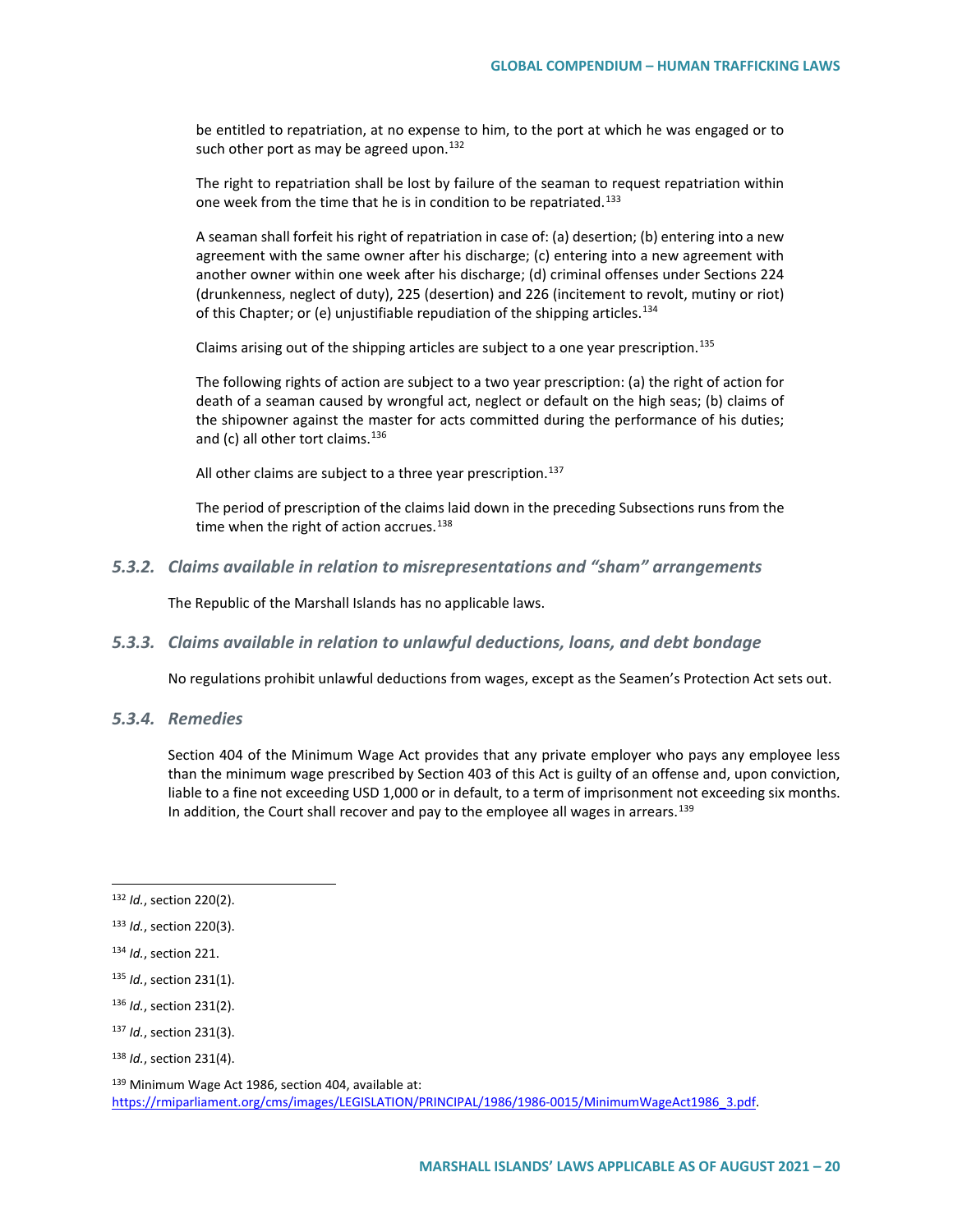## **5.4. Rights to a Safe Workplace and Compensation Associated With Injuries or Illness**

No statute obligates an employer to provide a safe workplace. The common law duty of care applies to employers.

#### *5.4.1. Workers' Compensation Act 2016*

The Workers' Compensation Act applies to Employees employed by Employers.[140](#page-20-0) The definitions are:

"Employee" means any natural person who, under the common law rules applicable in determining the employer-employee relationship, has entered into or works under a contract with an employer in any capacity, excluding that of an independent contractor, whether the contract is express or implied, oral or written, requiring the personal execution of any work or labor and includes all employees of the Government of the Republic of the Marshall Islands, Local Governments, any firm, company, partnership, corporation, association, joint venture, religious organization, or other entity, and all elected officials and self-employed workers.<sup>[141](#page-20-1)</sup>

"Employer" means any natural person, self-employed worker, the Government of the Republic of the Marshall Islands, Local Governments, any firm, company, partnership, corporation, association, joint venture, religious organization, or other entity that employs or on whose behalf are employed any employee.<sup>[142](#page-20-2)</sup>

Victims of forced labor and trafficking may be an "Employee" as defined, and a trafficker may be an "Employer" as defined. If it applies, the Workers' Compensation Act provides a number of rights and benefits to injured employees:

Compensation shall be payable under this Act in case of disability or death of an employee, but only if the disability or death results from an injury sustained while engaged in employment.<sup>[143](#page-20-3)</sup>

If a worker who has been hired in the Republic receives personal injury by accident arising out of and in the course of his employment, he or she shall be entitled to compensation according to the law of the Republic even though such injury was received outside the Republic.<sup>[144](#page-20-4)</sup>

\* \* \*

<span id="page-20-0"></span> 140 Workers' Compensation Act, 2016, available at: https://rmiparliament.org/cms/images/LEGISLATION/PRINCIPAL/2019/2019-0107/WorkersCompensationAct2016\_1.pdf.

<span id="page-20-2"></span><sup>142</sup> Workers' Compensation Act, 2016, section 703, available at:

[https://rmiparliament.org/cms/images/LEGISLATION/PRINCIPAL/2019/2019-0107/WorkersCompensationAct2016\\_1.pdf;](https://rmiparliament.org/cms/images/LEGISLATION/PRINCIPAL/2019/2019-0107/WorkersCompensationAct2016_1.pdf)  Marshall Islands Social Security Administration Act, section 103(t), available at[: https://rmimissa.org/wp](https://rmimissa.org/wp-content/uploads/2020/10/SS-Act.pdf)[content/uploads/2020/10/SS-Act.pdf.](https://rmimissa.org/wp-content/uploads/2020/10/SS-Act.pdf)

<span id="page-20-3"></span><sup>143</sup> Workers' Compensation Act, 2016, section 704(1), available at: [https://rmiparliament.org/cms/images/LEGISLATION/PRINCIPAL/2019/2019-0107/WorkersCompensationAct2016\\_1.pdf.](https://rmiparliament.org/cms/images/LEGISLATION/PRINCIPAL/2019/2019-0107/WorkersCompensationAct2016_1.pdf)

<span id="page-20-4"></span><sup>144</sup> *Id.*, section 704(2).

<span id="page-20-1"></span><sup>141</sup> *Id.*, section 703; Marshall Islands Social Security Administration Act, section 103(s), available at[: https://rmimissa.org/wp](https://rmimissa.org/wp-content/uploads/2020/10/SS-Act.pdf)[content/uploads/2020/10/SS-Act.pdf.](https://rmimissa.org/wp-content/uploads/2020/10/SS-Act.pdf)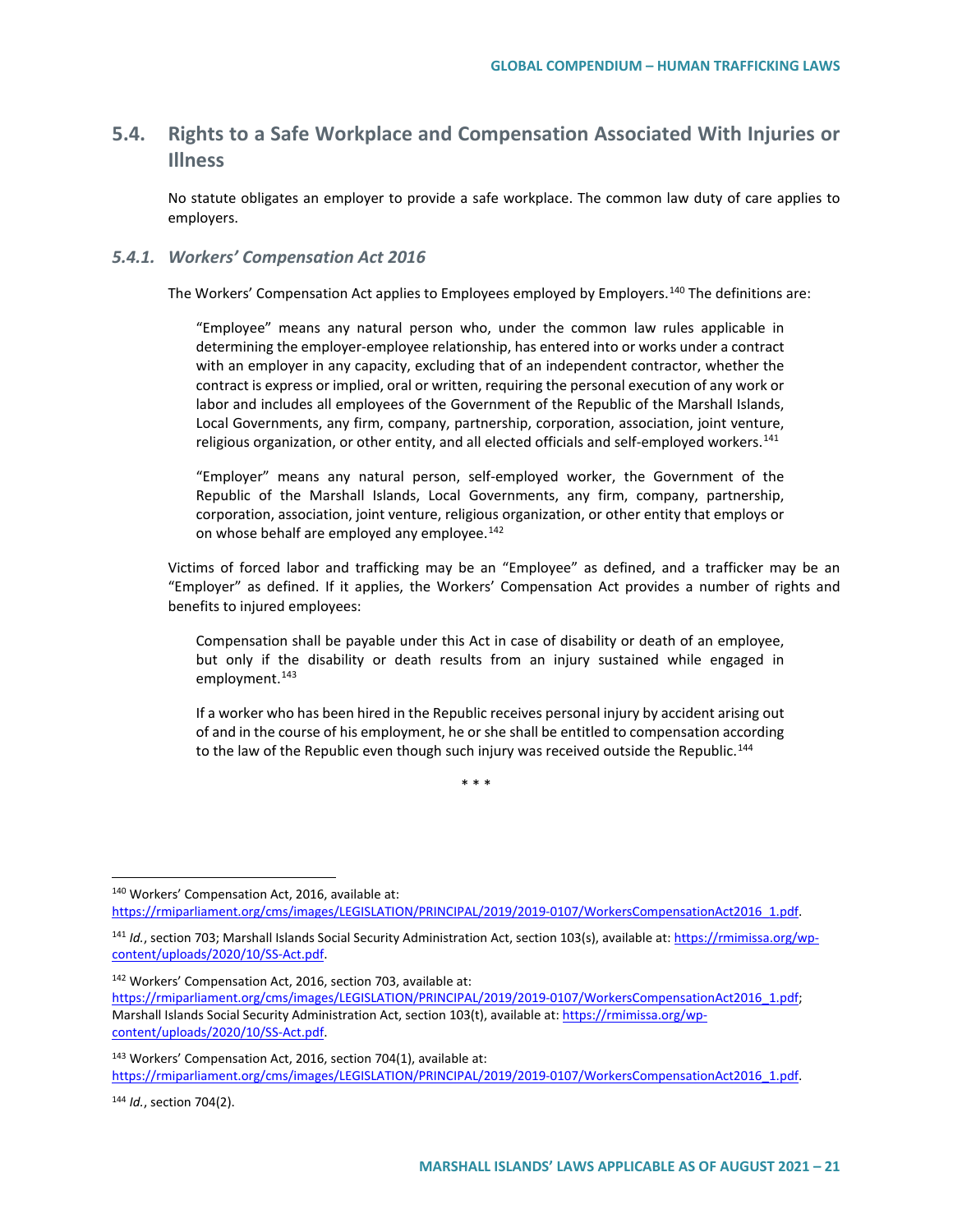No compensation shall be payable under this Chapter to the employee if the injury was proximately caused by the intoxication of the employee or by the wilful intention of the employee to injure or kill himself, herself or others.<sup>[145](#page-21-0)</sup>

Compensation shall be payable irrespective of fault as to the injury.<sup>[146](#page-21-1)</sup>

In the case of an employer who is a subcontractor or jobber in the construction or garment manufacturing industries the contractor or fisheries industry (sic) shall be liable for and shall secure payment of such compensation to employees of the subcontractor unless the subcontractor has secured such payments.<sup>[147](#page-21-2)</sup>

The employer shall furnish to the injured employee such remedial treatment, care, and attendance under the direction of a qualified physician or surgeon or other recognized practitioner, nurse or hospital, as the nature of the injury or the process of recovery may require, including medicines, crutches, artificial limbs and other apparatus and vocational rehabilitation services.<sup>[148](#page-21-3)</sup>

The employer must pay specified benefits for permanent total disability, temporary total disability, permanent partial disability, or temporary partial disability, as the case may be.<sup>[149](#page-21-4)</sup>

If the injury causes death, the employer must pay disability benefits in the amounts and for the benefit of the family members specified in the Act, including reasonable funeral expenses not exceeding [USD]\$1,200.[150](#page-21-5)

Sections 713 and 720 contain the procedure for making claims.<sup>[151](#page-21-6)</sup>

Every employer shall secure the payment of compensation under this Chapter by insuring and keeping insured the payment of such compensation with an authorized general casualty insurer.[152](#page-21-7)

#### *5.4.2. Seamen's Protection Act*

The Seaman's Protection Act provides benefits for injuries or sickness of seamen on board a vessel.<sup>[153](#page-21-8)</sup>

In the event of disabling sickness or injury while a seaman is on board a vessel under signed shipping articles, or off the vessel pursuant to an actual mission assigned to him by, or by the authority of the master, the seaman shall be entitled to:

(a) full wages, as long as he is sick or injured and remains on board the vessel;

<span id="page-21-0"></span> <sup>145</sup> *Id.*, section 704(4).

<span id="page-21-1"></span><sup>146</sup> *Id.*, section 705(2).

<span id="page-21-2"></span><sup>147</sup> *Id.*, section 705(3).

<span id="page-21-3"></span><sup>148</sup> *Id.*, section 708(1).

<span id="page-21-4"></span><sup>149</sup> *Id.*, section 709.

<span id="page-21-5"></span><sup>150</sup> *Id.*, section 710.

<span id="page-21-6"></span><sup>151</sup> *Id.*, sections 713 and 720.

<span id="page-21-7"></span><sup>152</sup> *Id.*, section 733(1).

<span id="page-21-8"></span><sup>153</sup> Seamen's Protection Act, section 214, available at: [https://rmiparliament.org/cms/images/LEGISLATION/PRINCIPAL/1970/1970-0019/SeamensProtectionAct\\_1.pdf.](https://rmiparliament.org/cms/images/LEGISLATION/PRINCIPAL/1970/1970-0019/SeamensProtectionAct_1.pdf)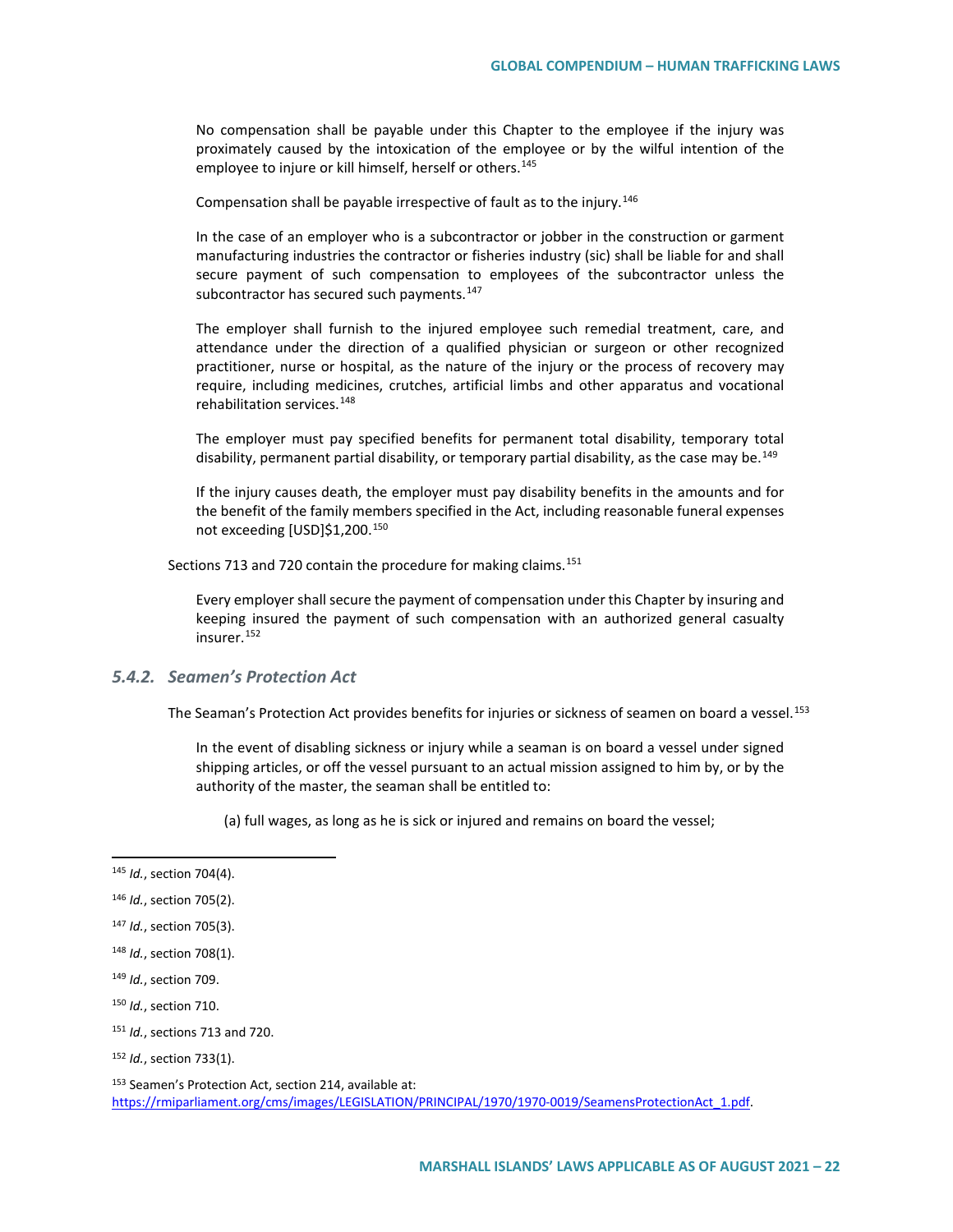(b) medical and surgical treatment and supply of proper and sufficient medicines and therapeutical appliances, until medically declared to have reached a maximum cure or to be incurable, but in no event more than thirty (30) weeks from the day of the injury or commencement of the sickness;

(c) an amount equal to board and lodging up to a maximum period of thirty (30) weeks, and one-third (1/3) of his base wages during any portion of such period subsequent to his landing from the vessel but not to exceed a maximum period of sixteen (16) weeks commencing from the day of injury or commencement of the sickness; and

(d) repatriation including, in addition, all charges for his transportation, accommodation and food during the journey and his maintenance up to the time fixed for his departure.<sup>[154](#page-22-0)</sup>

The shipowner or his representative shall take adequate measures for safeguarding property left on board by a sick, injured, or deceased seaman.<sup>[155](#page-22-1)</sup>

The seaman shall not be entitled to any of the above benefits: (a) if such sickness or injury resulted from his willful act, default or misconduct; (b) if such sickness or injury developed from a condition which was intentionally concealed from the employer at or prior to his engagement under the articles; (c) if he refuses medical treatment for such sickness or injury or is denied such treatment because of misconduct or default; or (d) if at the time of his engagement he refused to be medically examined.<sup>[156](#page-22-2)</sup>

The seaman shall have a maritime lien against the vessel for any wages due him under this Section.<sup>[157](#page-22-3)</sup>

Notwithstanding anything contained in Part V of the Civil Procedure Act, whenever the death of a seaman, resulting from an injury, shall be caused by wrongful act, omission, neglect or default occurring on board a vessel, the personal representative of the deceased seaman may maintain a suit for his damages, for the exclusive benefit of the deceased's wife, husband, parent, child, or dependent relative, against the vessel, person or corporation which would have been liable if death had not ensued.<sup>[158](#page-22-4)</sup>

In the case of death of a seaman occurring on board the vessel or in case of his death occurring on shore if, at the time, he was entitled to medical care and maintenance at the shipowner's expense, the shipowner shall be liable to defray reasonable local funeral expenses and make payment of the base wages of the deceased seaman up to the end of the month in which the death occurs.[159](#page-22-5)

- <span id="page-22-2"></span><sup>156</sup> *Id.*, section 214(3).
- <span id="page-22-3"></span><sup>157</sup> *Id.*, section 214(4).
- <span id="page-22-4"></span><sup>158</sup> *Id.*, section 215.
- <span id="page-22-5"></span><sup>159</sup> *Id.*, section 218.

<span id="page-22-0"></span> <sup>154</sup> *Id.*, section 214(1).

<span id="page-22-1"></span><sup>155</sup> *Id.*, section 214(2).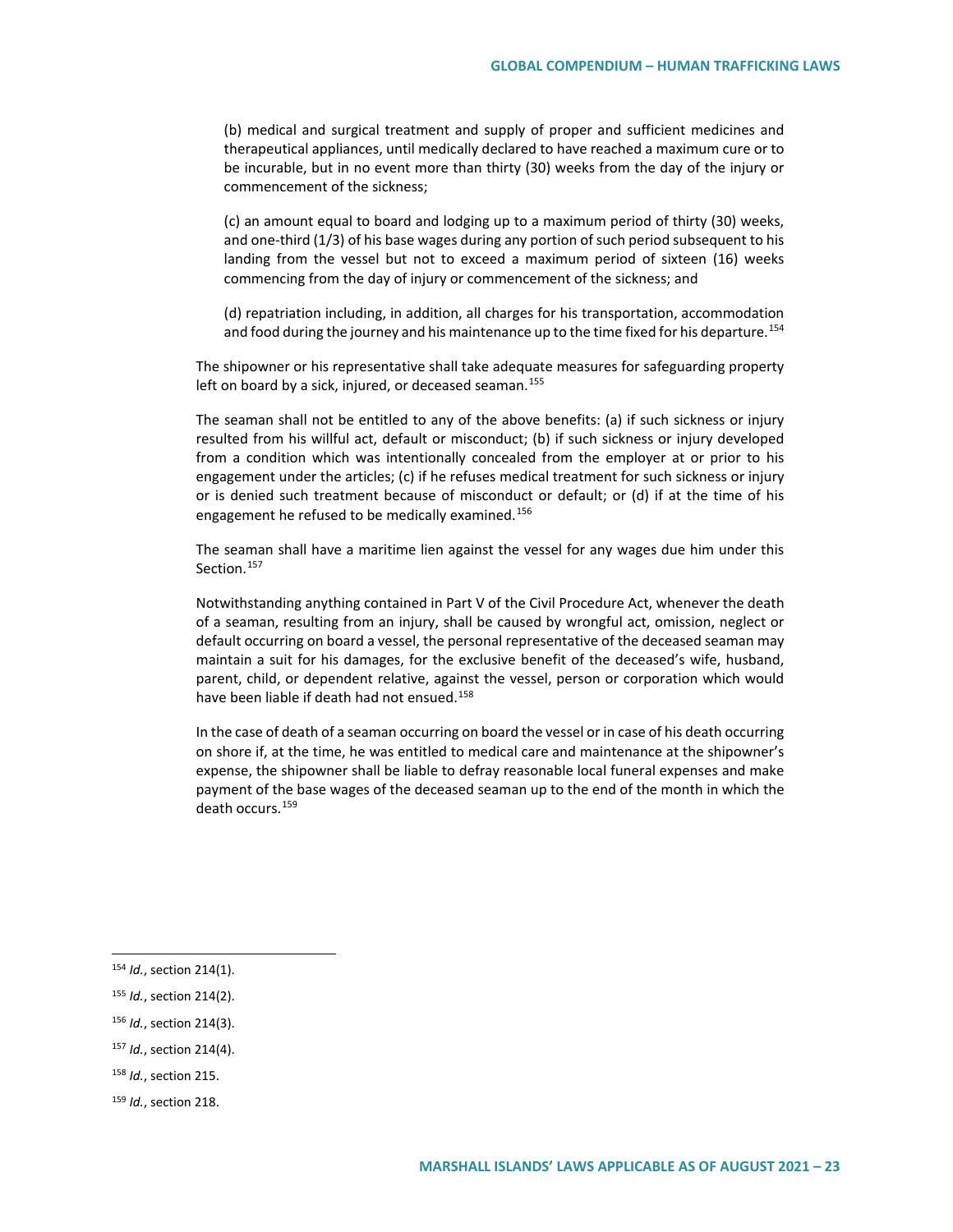## **5.5. Access to Justice and Practical Issues Associated With Enforcing Social Legislation**

Greater awareness by the general population and police officers about the criminal offenses for trafficking in persons could improve access to justice, as would additional resources for protection services. The Government also could make victims of forced labor or trafficking more aware of their rights and claims available under the law.

As there have been few prosecutions, prosecution is not an effective deterrent at this time.

### **5.6. Interaction Between Employment Law and Migration**

#### *5.6.1. Employment rights affected where employment is unlawful under migration law*

Victims of forced labor or trafficking who are workers or employees under the employment laws may bring claims under the employment laws even if they are in breach of migration law.

#### *5.6.2. Rights/remedies available under applicable migration law and regulations*

Migration law does not provide any rights or remedies to trafficked victims, but the PTP Act provides immunity from prosecution under migration law to trafficked persons, subject to the Attorney General's discretion to remove the immunity.<sup>[160](#page-23-0)</sup> Refer to Section 7.

### **5.7. Employment Laws and Child Labor**

Employment laws do not deal with child labor.

Section 204 of the Seamen's Protection Act prohibits the employment of children under the age of 16 years on Marshall Islands vessels engaged in foreign trade, except on vessels on which only members of the same family are employed, school-ships, or training ships.<sup>[161](#page-23-1)</sup>

## **6. GOVERNMENT PROCUREMENT RULES**

The Procurement Code Act 1988 regulates procurement by government bodies of goods and services in the Marshall Islands.<sup>[162](#page-23-2)</sup>

Under that Act, the Government generally should award contracts by competitive sealed bidding<sup>[163](#page-23-3)</sup> to the lowest responsible and responsive bidder whose bid meets the requirements and criteria set forth in the Invitation for Bids.[164](#page-23-4)

<span id="page-23-0"></span> <sup>160</sup> Prohibition of Trafficking in Persons Act 2017, section 1009, available at: https://www.ilo.org/dyn/natlex/natlex4.detail?p\_lang=en&p\_isn=109288&p\_count=2&p\_classification=03.

<span id="page-23-1"></span><sup>161</sup> Seamen's Protection Act, section 204, available at: [https://rmiparliament.org/cms/images/LEGISLATION/PRINCIPAL/1970/1970-0019/SeamensProtectionAct\\_1.pdf.](https://rmiparliament.org/cms/images/LEGISLATION/PRINCIPAL/1970/1970-0019/SeamensProtectionAct_1.pdf)

<span id="page-23-2"></span><sup>162</sup> Procurement Code Act 1988, available at: [https://rmiparliament.org/cms/images/LEGISLATION/PRINCIPAL/1988/1988-](https://rmiparliament.org/cms/images/LEGISLATION/PRINCIPAL/1988/1988-0033/ProcurementCodeAct1988_2.pdf) [0033/ProcurementCodeAct1988\\_2.pdf.](https://rmiparliament.org/cms/images/LEGISLATION/PRINCIPAL/1988/1988-0033/ProcurementCodeAct1988_2.pdf) 

<span id="page-23-3"></span><sup>163</sup> *Id.*, section 124.

<span id="page-23-4"></span><sup>164</sup> *Id.*, section 125(7).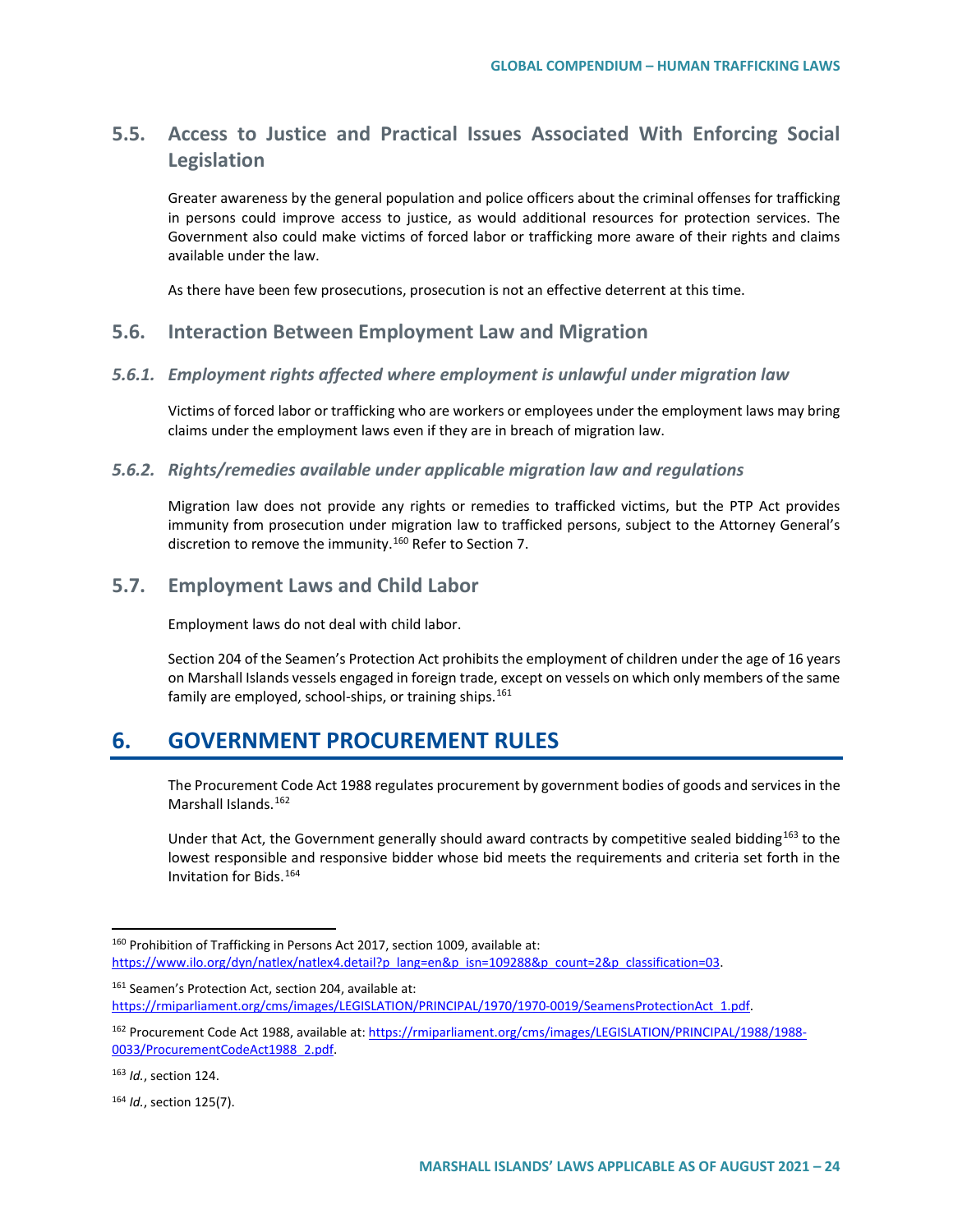Where the use of competitive sealed bidding is either not practicable or not advantageous to the Government, the Government may use competitive sealed proposals.<sup>[165](#page-24-0)</sup> The Government must award the contract to the responsible offeror whose proposal is determined in writing to be the most advantageous to the Government, taking into consideration price and the evaluation factors set forth in the Request for Proposals. The evaluation cannot use any other factors or criteria.<sup>[166](#page-24-1)</sup>

Preference is given to Marshall Islands contractors in general.<sup>[167](#page-24-2)</sup>

Section 165 of the Procurement Code Act 1988 provides for debarment:

(1) After reasonable notice to the person involved and reasonable opportunity for that person to be heard, the Chief Procurement Officer or the head of a Purchasing Agency, after consultation with the Using Agency and the Attorney-General, shall have authority to debar a person for cause from consideration for award of contracts. The debarment shall not be for a period of more than three (3) years. The same officer, after consultation with the Using Agency and the Attorney-General, shall have authority to suspend a person from consideration for award of contracts if there is probable cause for debarment. The suspension shall not be for a period exceeding three (3) months. The authority to debar or suspend shall be exercised in accordance with regulations promulgated by the Policy Office.<sup>[168](#page-24-3)</sup>

(2) The causes for debarment or suspension include the following:

(a) conviction for commission of a criminal offense as an incident to obtaining or attempt to obtain a public or private contract or subcontract, or in the performance of such contract or subcontract;

(b) conviction under Marshall Islands statutes for cheating, embezzlement, theft, forgery, bribery, falsification or destruction of records, receiving stolen property, or any other offense indicating a lack of business integrity or business honesty which currently, seriously, and directly affects responsibility as a Government contractor;

(c) conviction under Marshall Islands unfair business practices or antitrust statutes arising out of the submission of bids or proposals;

(d) violation of contract provisions, as set forth below, of a character which is regarded by the Chief Procurement Officer or the head of a Purchasing Agency to be so serious as to justify debarment action: (i) deliberate failure without good cause to perform in accordance with the specifications or within the time limit provided in the contract; or (ii) a recent record of failure to perform or of unsatisfactory performance in accordance with the terms of one or more contracts; provided, that failure to perform or unsatisfactory performance caused by acts beyond the control of the contractor shall not be considered to be a basis for debarment;

(e) any other cause the Chief Procurement Officer or the head of a Purchasing Agency determines to be so serious and compelling as to affect responsibility as a Government

<span id="page-24-0"></span> <sup>165</sup> *Id.*, section 126(1).

<span id="page-24-1"></span><sup>166</sup> *Id.*, section 126(7).

<span id="page-24-2"></span><sup>167</sup> *Id.*, sections 184 and 185.

<span id="page-24-3"></span><sup>168</sup> *Id.*, section 165(1).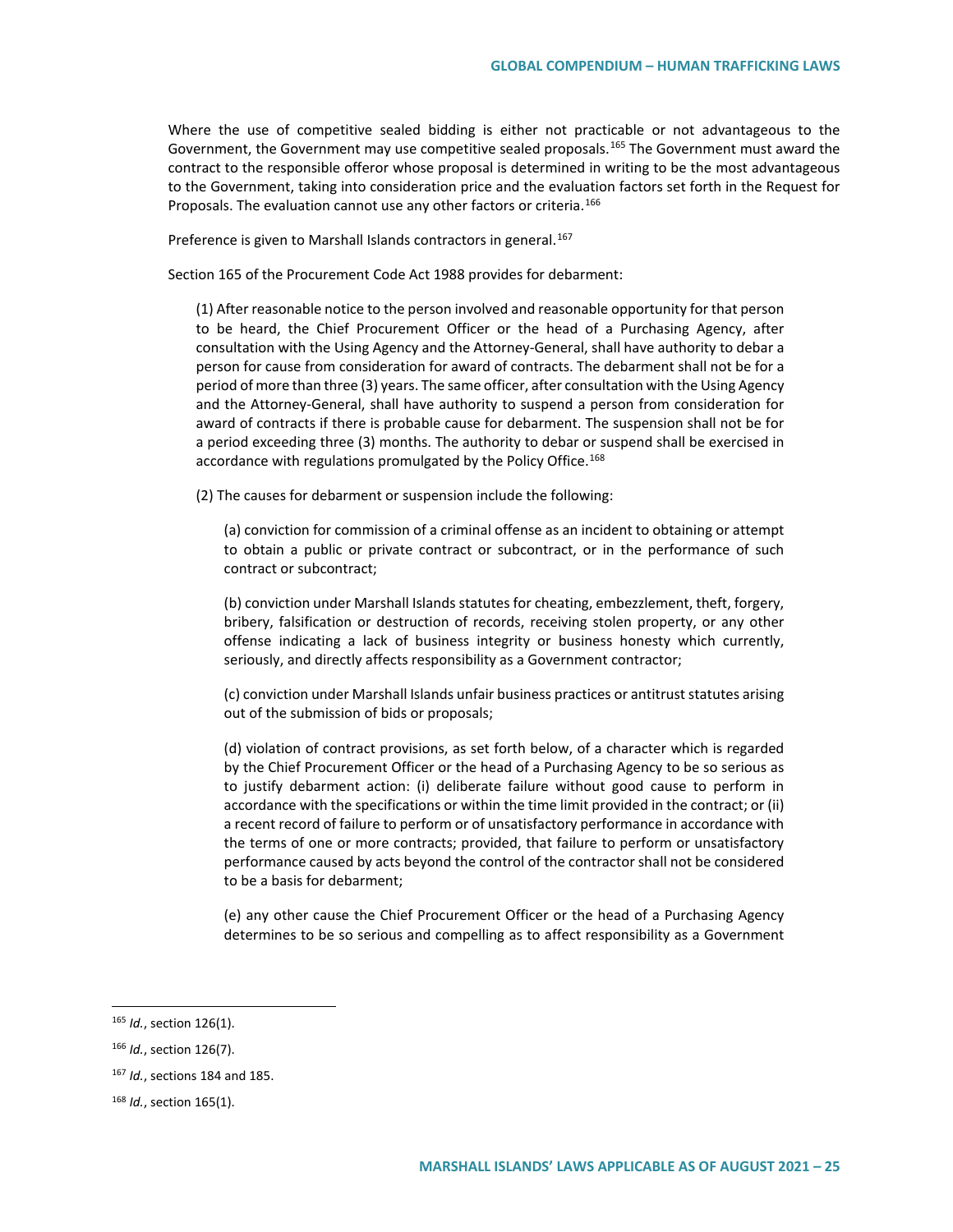contractor, including debarment by another governmental entity for any cause listed in regulations of the Policy Office; and

(f) for violation of the ethical standards set forth in Part XIII of this Act.<sup>[169](#page-25-0)</sup>

The Government could use Paragraph (a), (b), or (e) of Section 165 to suspend or debar a bidder convicted of trafficking in persons.[170](#page-25-1)

However, the Act does not require tenderers to covenant that their businesses do not use trafficked workers or that they do not use goods made by trafficked persons. The Government, if it chose, nevertheless could require such covenants in their contracts or make those factors part of the criteria for evaluation of bids.

## **7. RESTITUTION AND VICTIM COMPENSATION**

Article 1, section 4, of the Constitution provides that the Attorney General acting on behalf of a person complaining of a violation of rights under Article II of the Constitution may seek orders from a court for compensation and other relief.<sup>[171](#page-25-2)</sup> The court is empowered to make all necessary and appropriate orders.<sup>[172](#page-25-3)</sup>

Section 1009 of the PTP Act provides trafficking victims with some protection from immigration and other offenses committed by them as a result of their trafficking:

(1) A victim of trafficking in persons shall not be held criminally punishable for offenses committed by them, to the extent that such involvement is a direct consequence of their situation as trafficked persons.<sup>[173](#page-25-4)</sup>

(2) Notwithstanding the provisions of the Immigration Act 2006, a victim of trafficking in persons who is a foreign citizen shall not be held criminally liable for immigration offenses established under the Immigration Act, if entry into the Republic without lawful approval was occasioned by the fact that such person was a victim of an offense under this Act, and to the satisfaction of the Director of Immigration.<sup>[174](#page-25-5)</sup>

(3) The Director of Immigration may cause to be issued to victims of trafficking under these circumstances, with the approval of the Minister for Justice, temporary visas or other temporary authorization allowing the presence of said victims in the Republic, pending investigations and or the prosecution of said cases.<sup>[175](#page-25-6)</sup>

<span id="page-25-3"></span><sup>172</sup> *Id.*, section 4(b).

<span id="page-25-5"></span><sup>174</sup> *Id.*, section 1009(2).

<span id="page-25-6"></span><sup>175</sup> *Id.*, section 1009(3).

<span id="page-25-0"></span> <sup>169</sup> *Id.*, section 165(2).

<span id="page-25-1"></span><sup>170</sup> *Id.*, section 165(2)(a), (b), and (e).

<span id="page-25-2"></span> $171$  Constitution of the Republic of the Marshall Islands, article I, section 4(a), available at: https://www.constituteproject.org/constitution/Marshall\_Islands\_1995.pdf?lang=en.

<span id="page-25-4"></span><sup>173</sup> Prohibition of Trafficking in Persons Act 2017, section 1009(1), available at: https://www.ilo.org/dyn/natlex/natlex4.detail?p\_lang=en&p\_isn=109288&p\_count=2&p\_classification=03.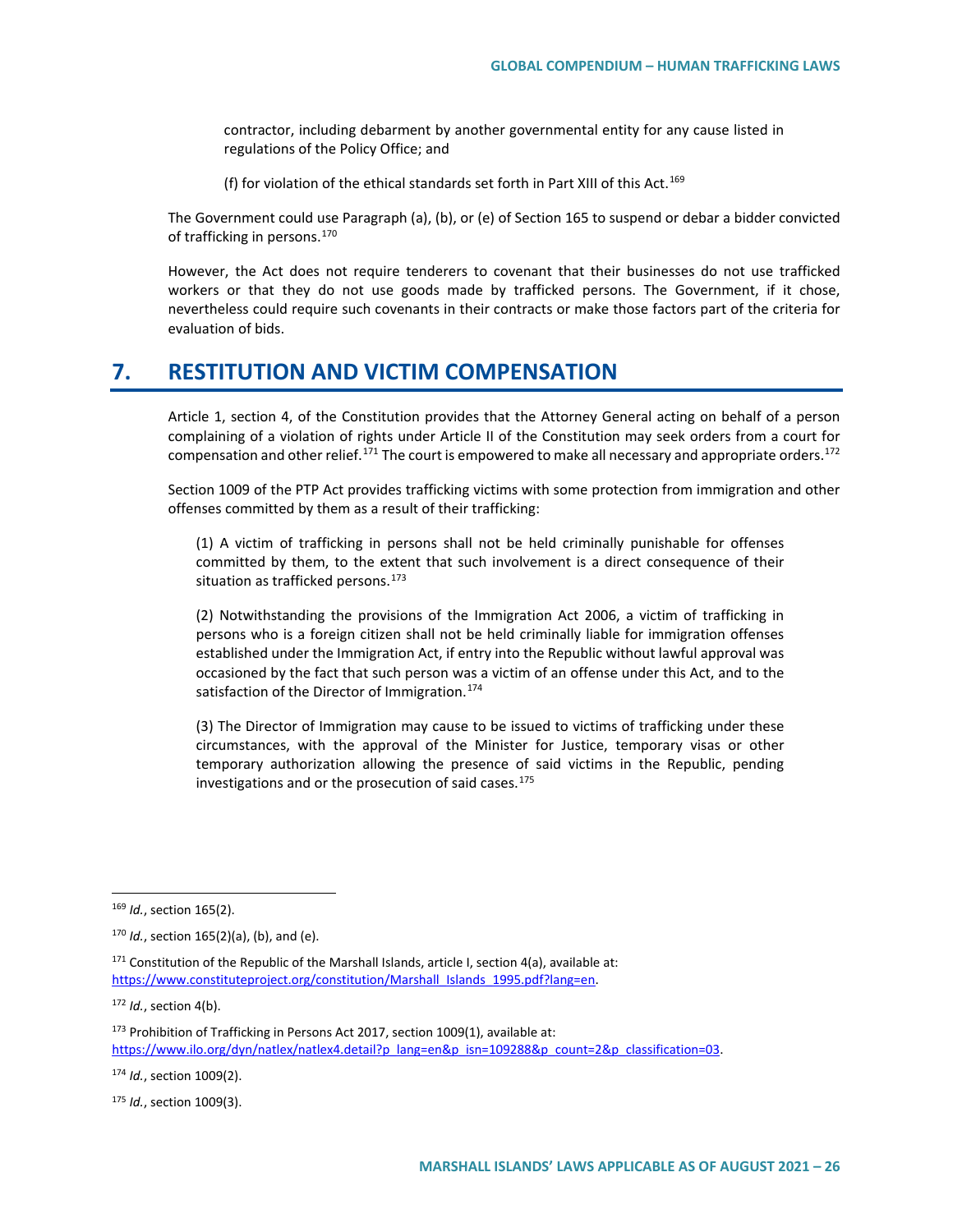(4) Notwithstanding that, the Attorney General may exercise his or her authority to deport any victim of trafficking if he or she sees it best under the current circumstances.<sup>[176](#page-26-0)</sup>

Section 1017 of the PTP Act authorizes benefits and services to trafficking victims:

(1) The relevant authorities may provide the basic benefits and services described below to victims of trafficking in persons in the Republic without regard to the immigration status of such victims.<sup>177</sup>

(2) Assistance may include: (a) Safe and appropriate accommodation; (b) Necessary medical treatment, including where appropriate, free optional confidential testing for HIV/AIDS and other sexually transmitted diseases; (c) Counseling assistance on a confidential basis and with full respect for the privacy of the person concerned, in a language that he or she understands; (d) Information regarding legal assistance to represent his or her interests in any criminal investigation.[178](#page-26-2)

(3) In appropriate cases and to the extent possible, assistance shall be provided to the accompanying dependents of the victim.<sup>[179](#page-26-3)</sup>

Section 1020 of the PTP Act allows the courts to order offenders to compensate their victims:

(1) Where an offender is convicted of an offense under the Act, the Court may order the offender to pay compensation to the victim, in addition to, or in place of, any other punishment ordered by the Court.<sup>[180](#page-26-4)</sup>

(2) The aim of an order for compensation shall be to make reparation to the victim for the injury, loss or damage caused by the offender. An order for compensation may include payment for or towards: (a) Cost of medical, physical, psychological or psychiatric treatment by the victim; (b) Cost of necessary transportation, temporary childcare, temporary housing or the movement of the victim to a place of temporary safe residence; (c) Lost income and due wages according to national law and regulations regarding wages; (d) Legal fees and other costs or expenses incurred, including costs incurred related to the participation of the victim in the criminal investigation and prosecution process; and (e) Any other costs or losses incurred by the victim as a direct result of being trafficked and reasonably assessed by the Court.<sup>[181](#page-26-5)</sup>

Sections 1018(5) and 1018(6) of the CRP Act protect exploited children from prosecution for crimes they have committed as a result of their exploitation and provide for services:

5 (a) A child which became victim of sexual exploitation, including: (i) A child in prostitution, (ii) A child victim of sex tourism, (iii) A child victim of the production, distribution, or consumption of child pornography, and (iv) A child victim of trafficking shall not be criminalized for any unlawful act committed as a direct result of being a child victim of

<span id="page-26-2"></span><sup>178</sup> *Id.*, section 1017(2).

<span id="page-26-4"></span><sup>180</sup> *Id.*, section 1020(1).

<span id="page-26-0"></span> <sup>176</sup> *Id.*, section 1009(4).

<span id="page-26-1"></span><sup>177</sup> *Id.*, section 1017(1).

<span id="page-26-3"></span><sup>179</sup> *Id.*, section 1017(3).

<span id="page-26-5"></span><sup>181</sup> *Id.*, section 1020(2).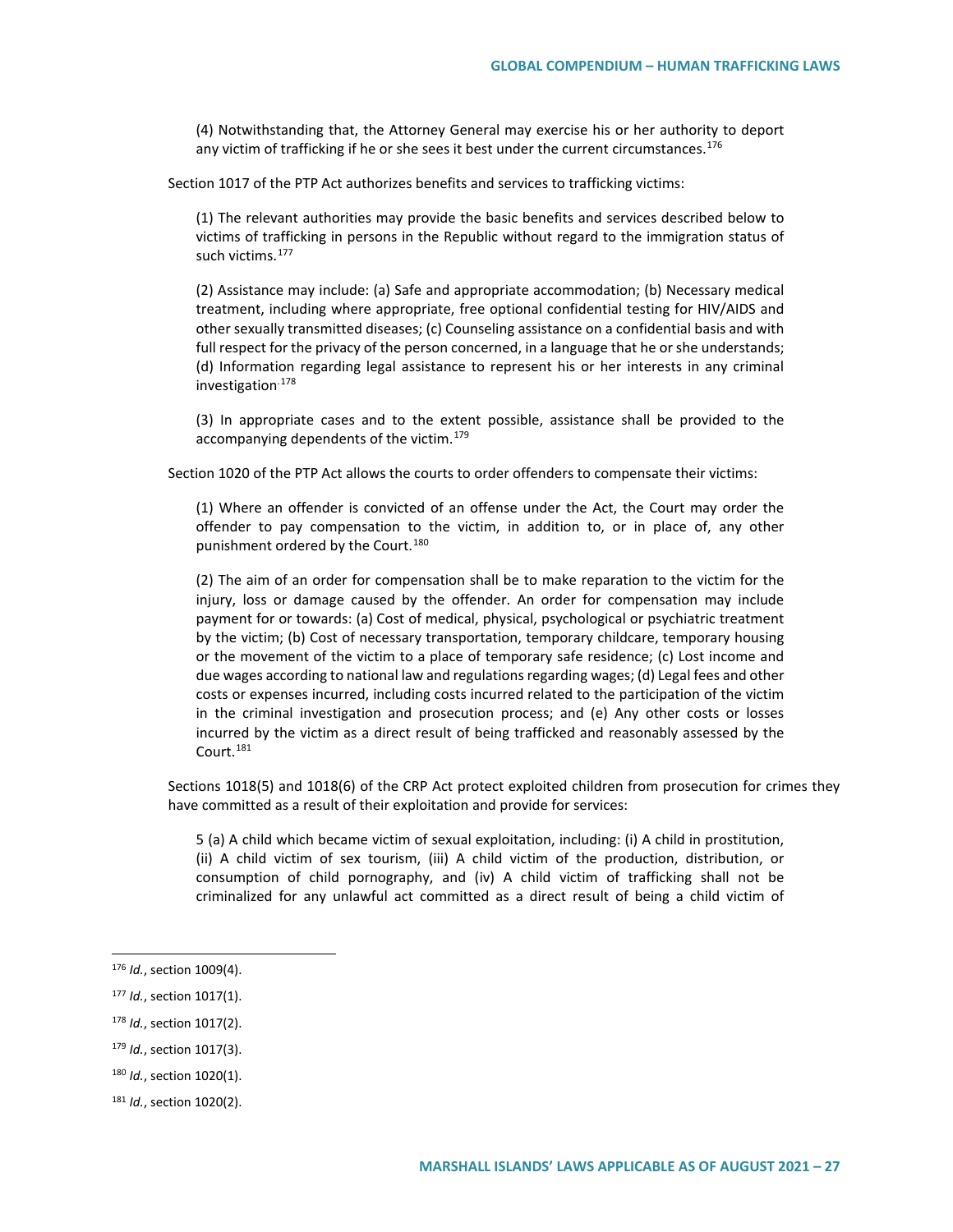exploitation, such as engaging in prostitution, using false documents, or entering the country without documentation, and no punishment may be inflicted on her/him.<sup>[182](#page-27-0)</sup>

(6) Child victims of abduction, sale, or trafficking shall have access to the means of protection established in Part III of this Act and other laws of the Republic.<sup>[183](#page-27-1)</sup>

Section 1032 of the CRP Act also provides medical, psychological, educational, and other services to victimized children:

(1) A child who has been victimized by a violation of this Act or any other laws of the Republic shall be provided with free medical assistance in order that the child regain physical and mental health and recover from the physical or mental trauma he/she may have experienced.<sup>[184](#page-27-2)</sup>

(2) The child shall receive continued assistance to reintegrate into society. Such measures shall include medical and psychological care as well as educational and vocational consultation and training. The child shall be afforded continued mentoring and guidance to avoid revictimization and social exclusion. The child shall also be afforded protection of the child from confrontation with the alleged perpetrator, the accommodation of the child in a place of safety, and the psychological preparation for possible future encounters.<sup>[185](#page-27-3)</sup>

(3) Measures described in subsection (2) of this Section shall take place in an environment favorable to the safety, health, and well-being of a child and shall carefully guard the child's right to privacy.<sup>[186](#page-27-4)</sup>

Section 1034 of the CRP Act gives exploited children the right to compensation for their damages:

(1) A child who has been victimized by a violation of this Act or other laws of the Republic has the right to be fully compensated for any damages suffered. This shall include fair and adequate compensation for: (a) Moral damages, resulting from physical injury and psychological harm, (b) Material damages, including expended work during the time of exploitation, (c) Lost opportunities of education and vocational training, and (d) Any other costs that the child may incur such as for medical, physical, psychological, or psychiatric treatment, including long-term therapy or rehabilitation, for legal services, housing, and transportation.<sup>[187](#page-27-5)</sup>

(2) A child whose rights have been violated according to this Act or other laws of the Republic shall have the direct right to enforce his/her claims for compensation in criminal, civil, or administrative procedures.<sup>[188](#page-27-6)</sup>

<span id="page-27-0"></span> <sup>182</sup> Child Rights Protection Act 2015, section 1018(5)(a), available at:

https://www.ilo.org/dyn/natlex/natlex4.detail?p\_lang=en&p\_isn=102767&p\_count=7&p\_classification=04.

<span id="page-27-1"></span><sup>183</sup> *Id.*, section 1018(6).

<span id="page-27-2"></span><sup>184</sup> *Id.*, section 1032(1).

<span id="page-27-3"></span><sup>185</sup> *Id.*, section 1032(2).

<span id="page-27-4"></span><sup>186</sup> *Id.*, section 1032(3).

<span id="page-27-5"></span><sup>187</sup> *Id.*, section 1034(1).

<span id="page-27-6"></span><sup>188</sup> *Id.*, section 1034(2).